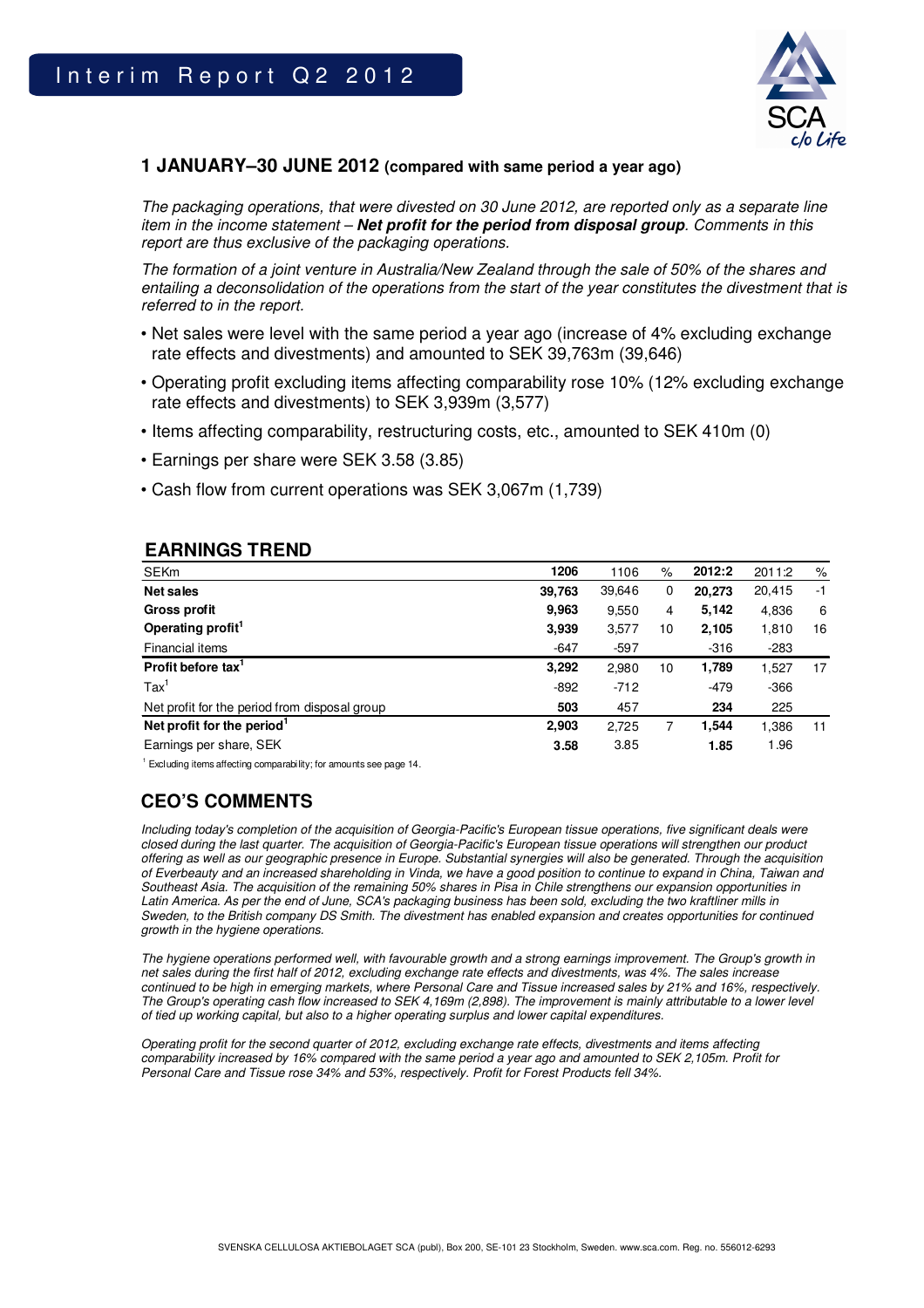Personal Care 35%



## **EARNINGS TREND FOR THE GROUP**

| <b>SEKm</b>                                                           | 1206      | 1106      | $\%$        | 2012:2    | 2011:2    | %    |
|-----------------------------------------------------------------------|-----------|-----------|-------------|-----------|-----------|------|
| Net sales                                                             | 39,763    | 39,646    | $\mathbf 0$ | 20,273    | 20,415    | $-1$ |
| Cost of goods sold                                                    | $-29,800$ | $-30,096$ |             | $-15,131$ | $-15,579$ |      |
| <b>Gross profit</b>                                                   | 9,963     | 9,550     | 4           | 5,142     | 4,836     | 6    |
| Sales, general and administration                                     | $-6,024$  | $-5,973$  |             | $-3,037$  | $-3,026$  |      |
| Operating profit <sup>1</sup>                                         | 3,939     | 3,577     | 10          | 2,105     | 1,810     | 16   |
| Financial items                                                       | $-647$    | $-597$    |             | $-316$    | $-283$    |      |
| Profit before tax <sup>1</sup>                                        | 3,292     | 2,980     | 10          | 1,789     | 1,527     | 17   |
| $\text{Tax}^1$                                                        | $-892$    | $-712$    |             | $-479$    | $-366$    |      |
| Net profit for the period from disposal group                         | 503       | 457       |             | 234       | 225       |      |
| Net profit for the period <sup>1</sup>                                | 2,903     | 2,725     | 7           | 1,544     | 1,386     | 11   |
| $1$ Excluding items affecting comparability; for amounts see page 14. |           |           |             |           |           |      |
| Earnings per share, SEK - owners of the parent                        |           |           |             |           |           |      |
| - after dilution effects                                              | 3.58      | 3.85      |             | 1.85      | 1.96      |      |
| Margins (%)                                                           |           |           |             |           |           |      |
| Gross margin                                                          | 25.1      | 24.1      |             | 25.4      | 23.7      |      |
| Operating margin <sup>1</sup>                                         | 9.9       | 9.0       |             | 10.4      | 8.9       |      |
| Financial net margin                                                  | $-1.6$    | $-1.5$    |             | $-1.6$    | $-1.4$    |      |
| Profit margin $1$                                                     | 8.3       | 7.5       |             | 8.8       | 7.5       |      |
| $\text{Tax}^1$                                                        | $-2.2$    | $-1.8$    |             | $-2.4$    | $-1.8$    |      |
| Net margin <sup>1</sup>                                               | 6.1       | 5.7       |             | 6.4       | 5.7       |      |

 $1$  Excluding items affecting comparability; for amounts see page 14.

## **OPERATING PROFIT PER BUSINESS AREA**

| <b>SEKm</b>                                          | 1206   | 1106   | %    | 2012:2 | 2011:2  | %    |
|------------------------------------------------------|--------|--------|------|--------|---------|------|
| Personal Care                                        | 1.449  | l.165  | - 24 | 781    | 582 34  |      |
| Tissue                                               | 1.946  | .295   | -50  | 1.021  | 668 53  |      |
| <b>Forest Products</b>                               | 764    | .290 ا | -41  | 433    | 659 -34 |      |
| Other                                                | $-220$ | $-173$ |      | $-130$ | -99     |      |
| Total <sup>1</sup>                                   | 3,939  | 3.577  | 10   | 2,105  | 1.810   | - 16 |
| .<br>$\cdots$ . The contract of $\cdots$<br>$\cdots$ |        |        |      |        |         |      |

<sup>1</sup>Excluding items affecting comparability; for amounts see page 14.

## **OPERATING CASH FLOW PER BUSINESS AREA**

| <b>SEKm</b>            | 1206   | 1106  | $\%$ | 2012:2 | 2011:2 | %   |
|------------------------|--------|-------|------|--------|--------|-----|
| Personal Care          | .564   | .460  |      | 933    | 758    | -23 |
| <b>Tissue</b>          | 2,549  | 895   | 185  | 1.315  | 677    | 94  |
| <b>Forest Products</b> | 486    | 527   | -8   | 309    | 257    | -20 |
| Other                  | $-430$ | 16    |      | $-166$ | 176    |     |
| <b>Total</b>           | 4,169  | 2,898 | 44   | 2,391  | .868   | 28  |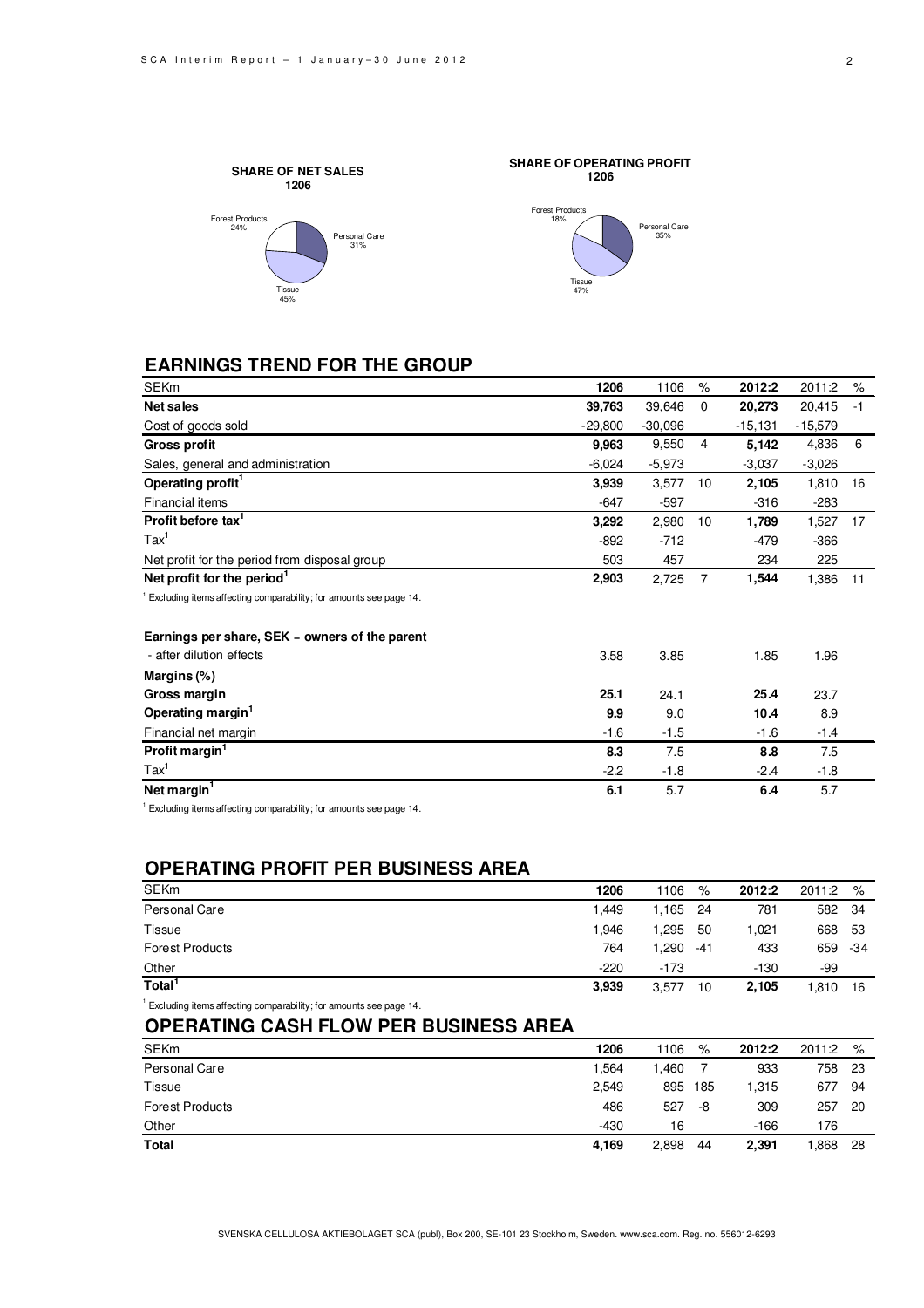## **GROUP**

### **MARKET/EXTERNAL ENVIRONMENT**

The global economy has slowed down during 2012 compared with 2011. The debt crisis in parts of Western Europe is having a negative impact on growth, while emerging markets are showing relatively favourable growth.

For hygiene products, emerging markets are showing continued favourable development while markets in Western Europe and North America have low or no growth.

Demand in Western Europe for magazine paper and newsprint was down during the first half of the year compared with the same period a year ago. Prices of publication papers continue to be on an unacceptably low level. Demand for solid-wood products remains weak, and prices are unsatisfactorily low. Prices of kraftliner rose during the second quarter of 2012.

### **SALES AND EARNINGS**

### **January–June 2012 compared with corresponding period a year ago**

Net sales were level with the corresponding period a year ago (increase of 4% excluding exchange rate effects and divestments) and amounted to SEK 39,763m (39,646). Higher volumes increased sales by 3%, while lower prices for Forest Products decreased sales by 2%. Acquisitions increased sales by 1%, while divestments lowered sales by 5%.

Operating profit, excluding items affecting, comparability rose 10% (12% excluding exchange rate effects and divestments) to SEK 3,939m (3,577). Profit for Personal Care and Tissue rose 24% and 50%, respectively. Profit for Forest Products decreased by 41%. The earnings improvement can be credited to higher volumes and prices along with an improved product mix, lower raw material costs and cost savings in the hygiene operations. Earnings for Forest Products were affected mainly by lower prices.

Items affecting comparability consist of restructuring and transaction costs, and totalled SEK -410m (0).

Financial items increased to SEK -647m (-597) as a result of higher interest rates, which were partly compensated by a lower level of net debt. Profit before tax excluding items affecting comparability rose 10% to SEK 3,292m (2,980). The tax expense excluding items affecting comparability was SEK 892m (712).

Net profit for the period excluding items affecting comparability rose 7% (5% excluding exchange rate effects) to SEK 2,903m (2,725). Earnings per share including items affecting comparability were SEK 3.58 (3.85).

### **Second quarter 2012 compared with second quarter 2011**

Net sales decreased by 1% (increased by 2% excluding exchange rate effects and divestments) to SEK 20,273m (20,415). Higher volumes increased sales by 2%.

Operating profit excluding items affecting comparability increased by 16% (16% excluding exchange rate effects and divestments) to SEK 2,105m (1,810). Profit was favourably affected by higher volumes and lower raw material costs.

Profit before tax excluding items affecting comparability increased by 17% (13% excluding exchange rate effects) to SEK 1,789m (1,527).



**Net sales**



**Operating profit and margin**



Excluding items affecting comparability

**Profit before tax**



Excluding items affecting comparability.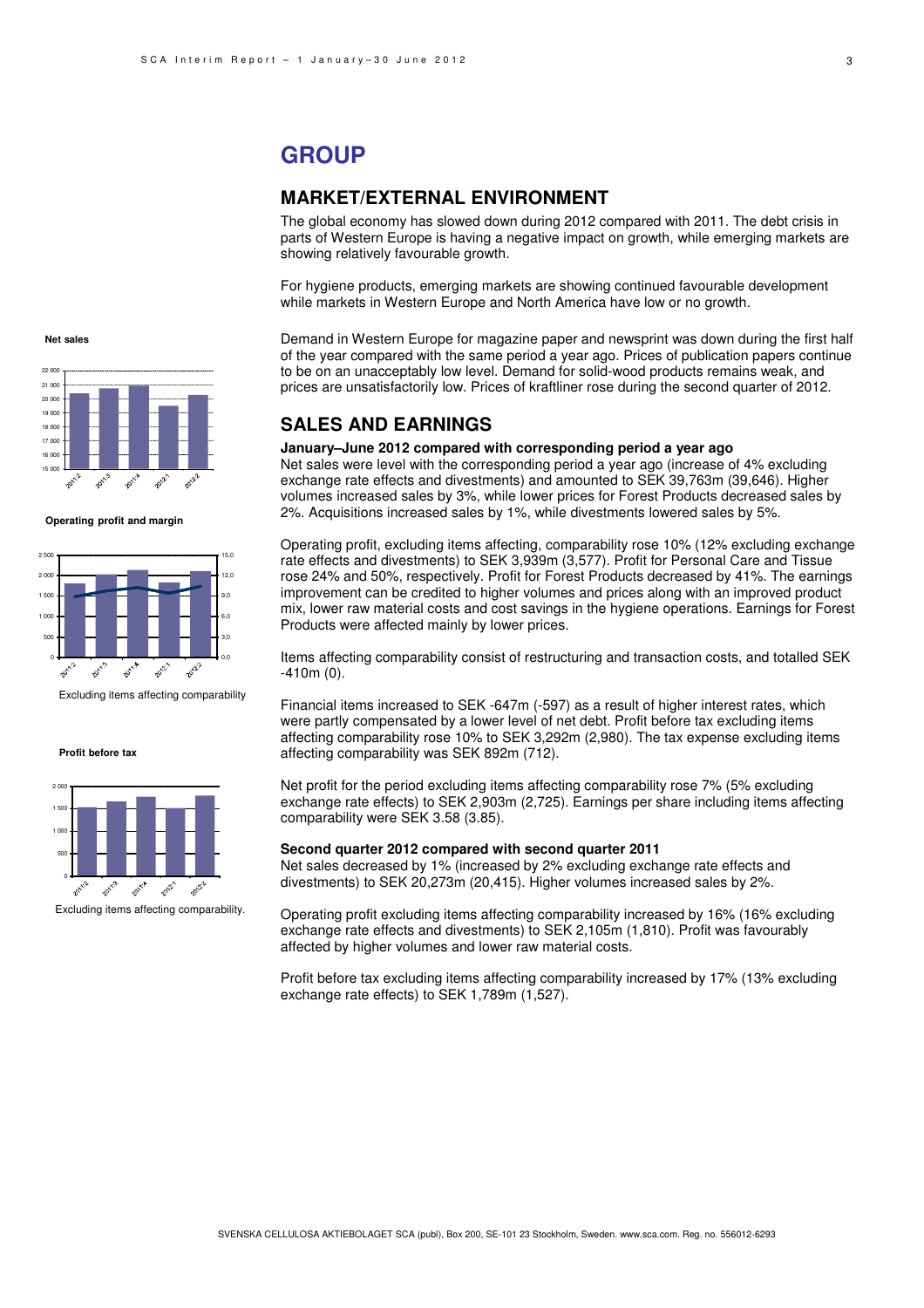### **CASH FLOW AND FINANCING**

The operating cash surplus amounted to SEK 5,875m (5,646). The cash flow effect of the change in working capital was SEK -144m (-1,203). Current capital expenditures amounted to SEK 1,069m (1,329). Operating cash flow was SEK 4,169m (2,898).

**Cash flow from current operations**



Financial items increased to SEK -647m (-597) as a result of higher interest rates, which were partly compensated by a lower level of net debt. Tax payments decreased to SEK 490m (568). Cash flow from current operations increased to SEK 3,067m (1,739). The improvement is mainly attributable to a lower level of tied-up working capital, but also to a higher operating surplus and lower capital expenditures during the period compared with the same period a year ago.

Strategic investments increased to SEK 873m (676). Acquisitions and divestments amounted to SEK 14,427m (-278). Net cash flow from the divested packaging operations was SEK 468m (107). Net cash flow increased to SEK 14,139m (-1,917).

Net debt has decreased by SEK 12,242m during the year to date, to SEK 24,406m. Excluding pension liabilities, net debt amounted to SEK 19,524m. Net cash flow decreased net debt by SEK 14,139m. Fair value measurement of pension assets and pension obligations together with fair valuation of financial instruments increased net debt by SEK 1,626m. Exchange rate movements increased net debt by SEK 271m. The debt/equity ratio was 0.41 (0.60 at the start of the year). Excluding pension liabilities, the debt/equity ratio was 0.33 (0.52 at the start of the year). The debt payment capacity was 42% (37%).

As per 30 June 2012, SCA had outstanding commercial paper worth SEK 8,773m maturing within 12 months. Unutilised credit facilities amounted to SEK 17,827m, of which long-term facilities amounted to SEK 17,510m. Cash and cash equivalents amounted to SEK 16,924m.

## **EQUITY**

Consolidated equity decreased by SEK 2,336m to SEK 58,955m. Net profit for the period increased equity by SEK 2,549m. Equity decreased as a result of a transfer of the shareholder dividend, totalling SEK 2,952m. Restatement of the net pension liability to fair value by SEK -1,159m after tax decreased equity. Fair value measurement of financial instruments increased equity by SEK 56m after tax. Exchange rate movements including the effects of hedges of net investments in foreign assets decreased equity by SEK 830m.

### **TAX**

A tax expense corresponding to a tax rate of 27% is reported for the period, excluding items affecting comparability.

### **OTHER EVENTS DURING THE YEAR**

On 10 November 2011 SCA made a binding offer to acquire Georgia-Pacific's European tissue operations. Following deliberations with the relevant works councils, Georgia-Pacific accepted SCA's binding offer of EUR 1.32bn. The deal was approved by the European Commission Competition Authority on 5 July and was completed today, 19 July.

On 17 January 2012 an agreement was reached with DS Smith on the divestment of SCA's packaging operations, excluding the two kraftliner mills in Sweden. The purchase price was EUR 1.7bn on a debt-free basis. The deal was approved by the European Commission Competition Authority on 25 May and was completed on 30 June. The operations have been deconsolidated as per 30 June 2012. The purchase price will be adjusted later following reconciliations of working capital, etc.

During the first quarter of 2012 SCA reached an agreement to acquire the Taiwan-based company Everbeauty, an Asian personal care company. The acquisition was completed on 1 June. The purchase price amounted to SEK 2,138m. The investment amounted to SEK 1,990m on a debt-free basis. The goodwill reported for the acquisition is preliminarily calculated to be approximately SEK 700m.The acquired company has affected the Group's net sales from the time of the acquisition by SEK 66m and profit before tax by SEK 3m. Sales for the period January–June amounted to SEK 624m, and profit before tax totalled SEK 38m. Acquisition-related expenses amounted to SEK 13m for the period and are reported as other operating expenses in consolidated profit for the period. The purchase price will be adjusted later following reconciliations of working capital, etc.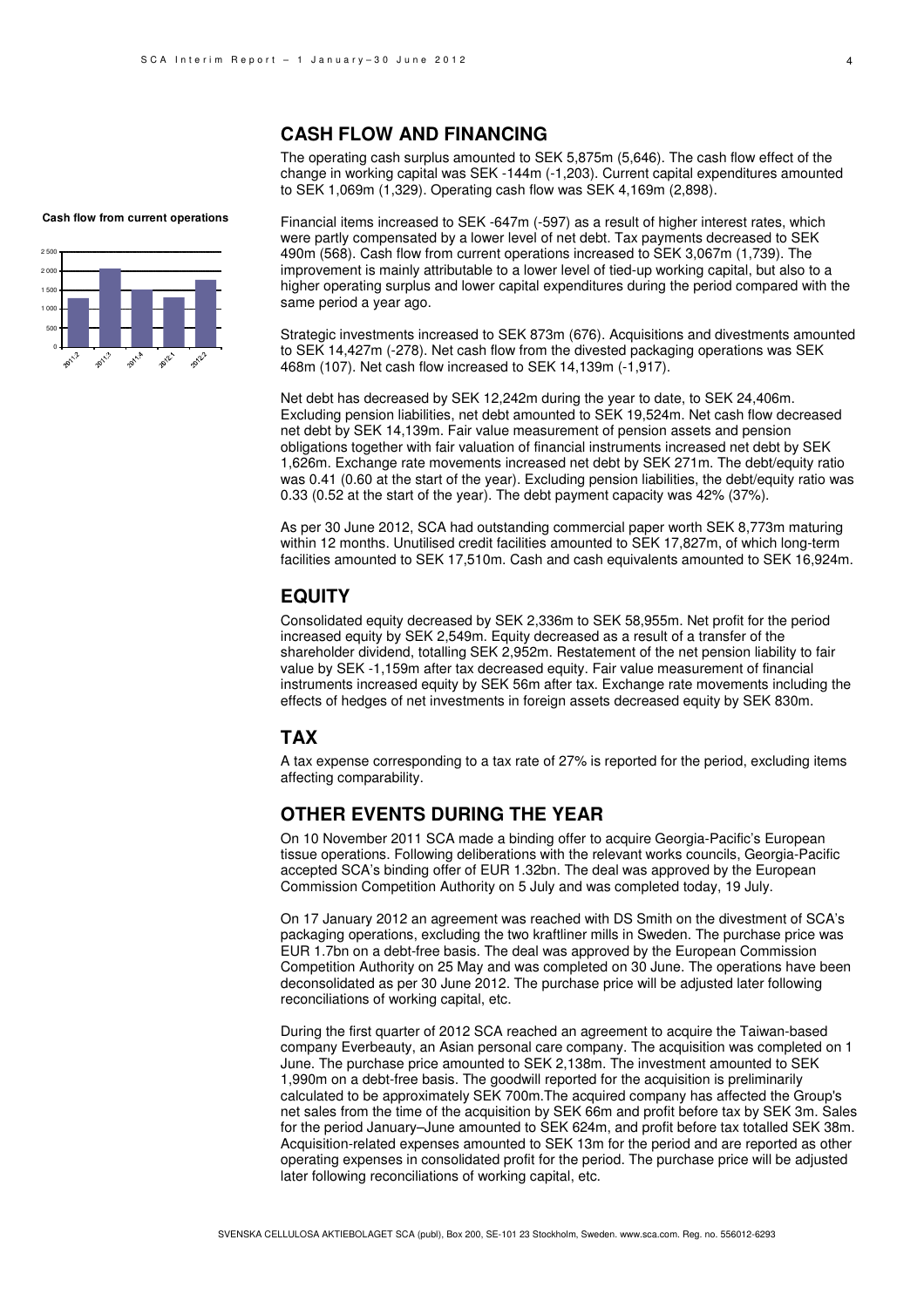### **Preliminary purchase price allocation Everbeauty SEK m**

| Non-current assets                               | 355    |
|--------------------------------------------------|--------|
| Current assets                                   | 349    |
| Cash and cash equivalents                        | 254    |
| Net debt excluding cash and cash equivalents     | $-105$ |
| Provisions and other non-current liabilities     | -1     |
| Operating liabilities                            | -283   |
| Net identifiable assets and liabilities          | 569    |
| Intangible assets (trademarks, goodwill)         | 1,569  |
| <b>Consideration paid</b>                        | 2,138  |
|                                                  |        |
| Consideration paid                               | -2,138 |
| Cash and cash equivalents in acquired operations | 254    |
| Effect on Group's cash and cash equivalents      |        |
| (Consolidated cash flow statement                | -1.884 |
| Acquired net debt excluding cash and cash        |        |
| equivalents                                      | -105   |
| Acquisition of operations including net debt     |        |
| taken over (Consolidated operating cash flow     |        |
| analysis)                                        | -1,989 |

During the quarter SCA acquired the outstanding 50% interest in the Chilean hygiene products company PISA (Papeles Industriales S.A.).The company had sales of approximately SEK 780m in 2011. PISA is active primarily in the consumer tissue and awayfrom-home (AFH) tissue segments, which account for just under 70% and just under 30% of sales, respectively. Incontinence care products under SCA's global TENA brand have also been introduced in Chile through PISA. The purchase price was approximately SEK 520m. Operations are consolidated as from May 2012.

In April, SCA decided to acquire an additional 5% of the shares in the Chinese tissue company Vinda. The purchase price was approximately SEK 650m. SCA's shareholding in Vinda after the transaction is 21.6%. SCA's total investment in Vinda amounts to SEK 1.1bn. Vinda is listed on the Hong Kong Stock Exchange and the market cap was SEK 10.3bn at the end of the first half of 2012.

SCA has acquired the French timber processing company PLF, the largest independent supplier of solid-wood products to builders merchants in France. PLF further processes approximately 70,000 cubic metres of solid-wood products annually, including planing and surface treatment. PLF has annual sales of approximately SEK 250m, with 70 employees. The acquisition will position SCA closer to the customers and increase its share of processed products in France in the same way as in Great Britain and Scandinavia. Operations are consolidated as from March 2012.

### **EVENTS AFTER THE END OF THE QUARTER**

After the end of the quarter, Joséphine Edwall-Björklund was appointed as SCA's new Senior Vice President Corporate Communications. She will assume her position on 15 September and will be a member of SCA's Corporate Senior Management Team.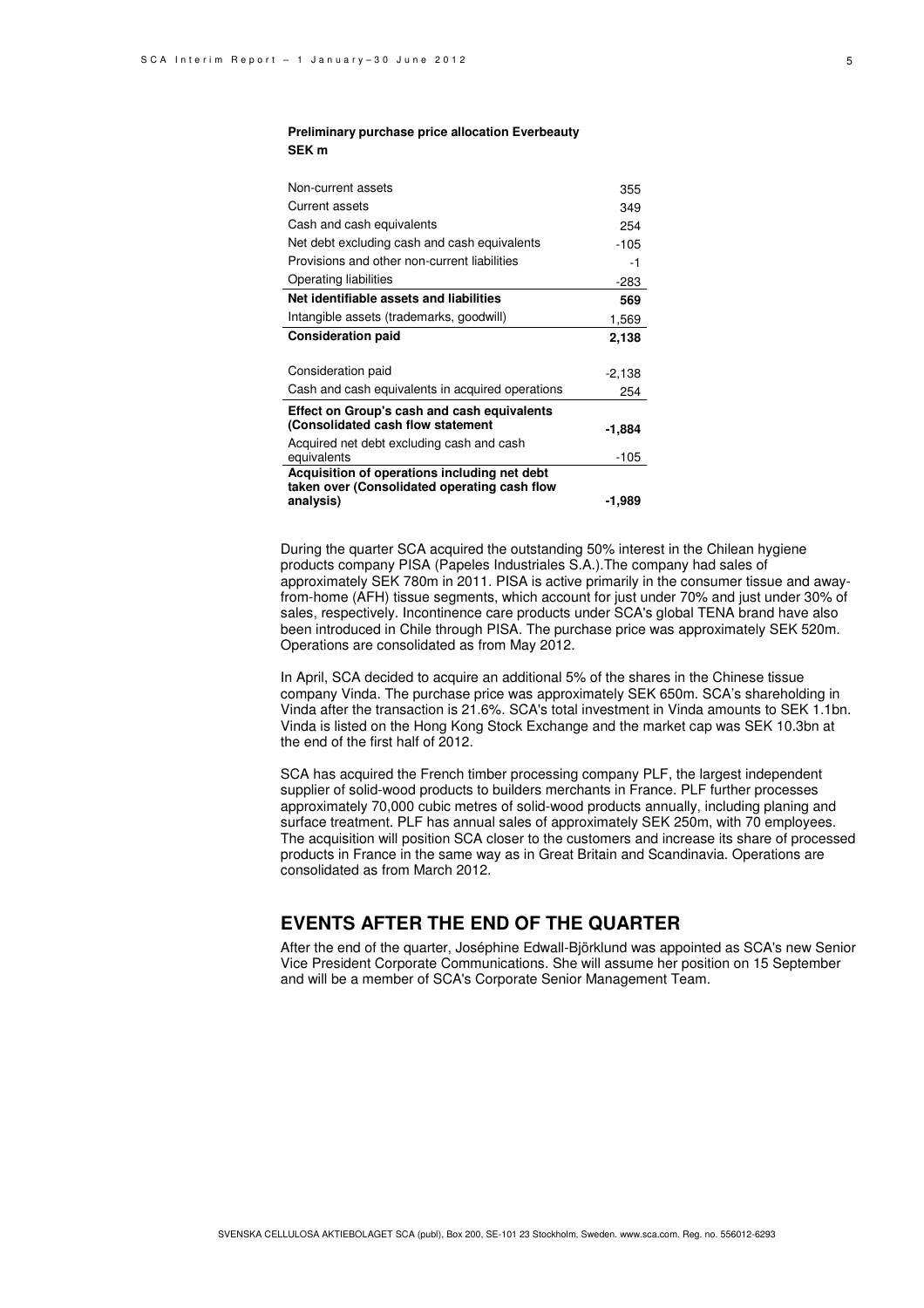**Share of Group, net sales 1206**



## **Share of Group, operating profit 1206**



**Net sales**



#### **Operating profit and margin**



#### **Deviations, operating profit (%) 1206 vs. 1106** 24

| Price/mix    | 8  |
|--------------|----|
| Volume       | 14 |
| Raw material | 4  |
| Energy       | 1  |
| Currency     | 1  |
| Other        |    |
|              |    |

## **PERSONAL CARE**

| <b>SEKm</b>         | 1206   | 1106   | %     | 2012:2 | 2011:2 | $\%$  |
|---------------------|--------|--------|-------|--------|--------|-------|
| Net sales           | 12.771 | 11.936 | $7**$ | 6.530  | 6.116  | $7**$ |
| Operating surplus   | 1.932  | 1.712  | 13    | 1.030  | 856    | 20    |
| Operating profit*   | 1.449  | 1,165  | 24    | 781    | 582    | 34    |
| Operating margin, % | 11.3   | 9.8    |       | 12.0   | 9.5    |       |
| Operating cash flow | 1.564  | 1,460  |       | 933    | 758    |       |
|                     |        |        |       |        |        |       |

\*) Excluding restructuring costs, which are reported as items affecting comparability outside of the business area. \*\*) 12% excluding the divestment in Australia/New Zealand.

On 1 June 2012 SCA completed its acquisition of Everbeauty, a Taiwan-based Asian hygiene products company with sales in China, Taiwan and Southeast Asia. The company produces and markets baby diapers and incontinence care products with strong brands such as Dr P for incontinence care and Sealer for baby diapers. In incontinence care, the company holds the number two position in China and the number one position in Taiwan. In baby diapers, the company holds the number five position in both China and Taiwan.

During the first half of 2012 SCA launched a number of incontinence care innovations under its TENA brand. One example is TENA Lady Mini Wing, an incontinence care product with a wing design that provides even greater protection.

#### **January–June 2012 compared with corresponding period a year ago**

Net sales increased by 7% (10% excluding exchange rate effects and divestments) to SEK 12,771m (11,936). Higher volumes and acquisitions increased sales by 7% and 3%, respectively. Divestments decreased sales by 5%. In emerging markets, sales rose 21% excluding exchange rate effects.

Sales of TENA-brand incontinence care products increased by 10%, excluding exchange rate effects and divestments, driven by emerging markets. Sales of baby diapers increased by 15%, excluding exchange rate effects and divestments, mainly related to new contracts in Europe and higher sales in Latin America. Sales of feminine care products increased by 9%, excluding exchange rate effects and divestments, mainly driven by emerging markets.

Operating profit excluding items affecting comparability was 24% higher than a year ago (33% excluding exchange rate effects and divestments) and amounted to SEK 1,449m (1,165). Profit was favourably affected by higher volumes and prices, an improved product mix and cost savings.

The operating cash surplus amounted to SEK 1,930m (1,723). Operating cash flow increased to SEK 1,564m (1,460). The higher operating cash surplus contributed to the increase.

#### **Second quarter 2012 compared with second quarter 2011**

Net sales increased by 7% (10% excluding exchange rate effects and divestments), to SEK 6,530m (6,116). Divestments decreased sales by 5%. Higher volumes and an improved product mix increased sales by 6% and 1%, respectively. Acquisitions increased sales by 3%.

Sales of TENA-brand incontinence care products increased by 9%, excluding exchange rate effects and divestments, driven by emerging markets. Sales of baby diapers increased by 14%, excluding exchange rate effects and divestments. The increase is mainly related to new contracts in Europe and higher sales in Latin America. Sales of feminine care products increased by 8%, excluding exchange rate effects and divestments, mainly driven by emerging markets.

Operating profit excluding items affecting comparability increased by 34% (41% excluding exchange rate effects and divestments) to SEK 781m (582). The increase in profit can be credited to an improved product mix, higher volumes and lower raw material costs.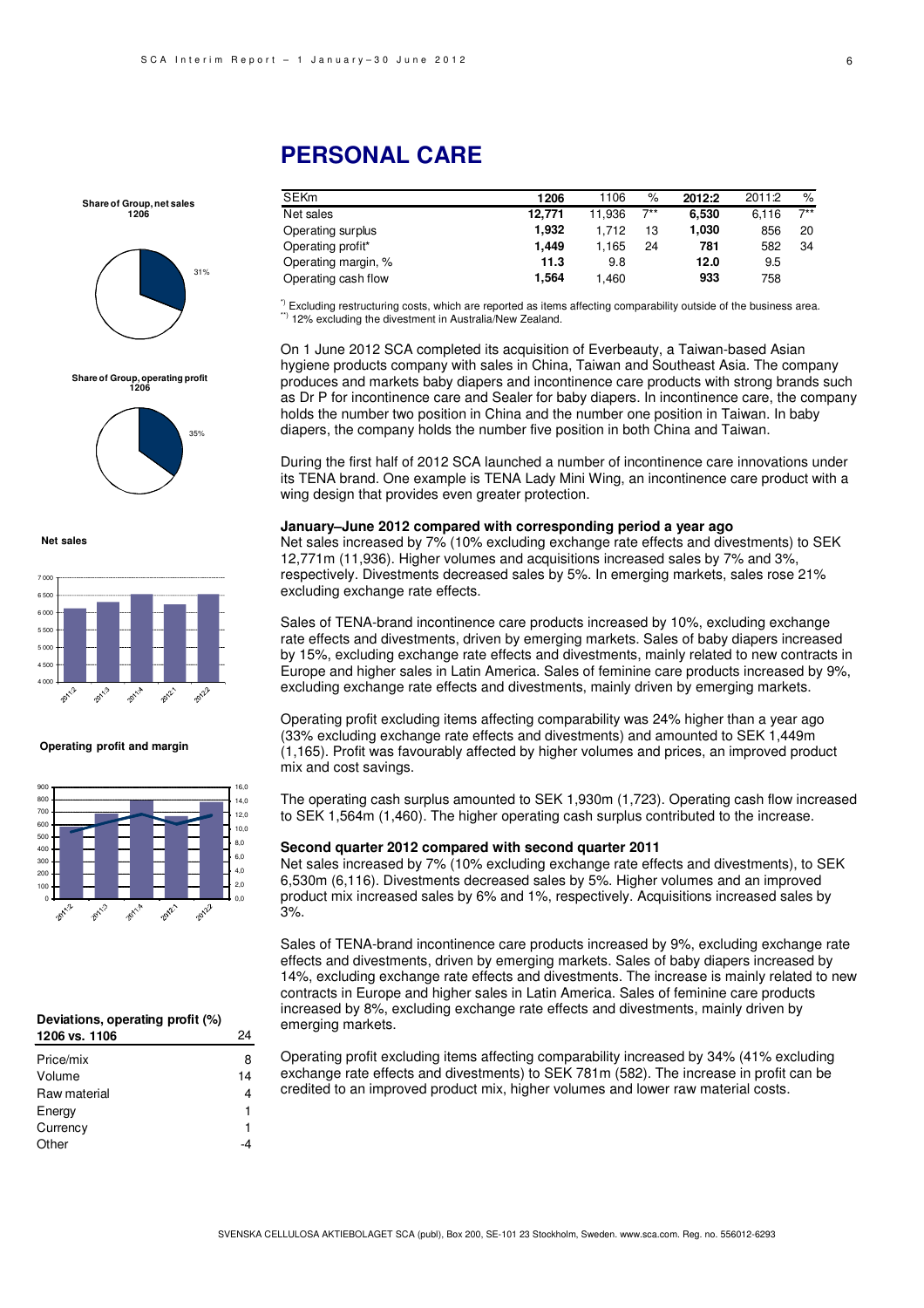#### 7

## **TISSUE**

## **Share of Group, net sales 1206**



## **Share of Group, operating profit 1206**



**Net sales**



#### **Operating profit and margin**



#### **Deviations, operating profit (%) 1206 vs. 1106** 50

| Price/mix    | 20  |
|--------------|-----|
| Volume       | 11  |
| Raw material | 31  |
| Energy       | 2   |
| Currency     | 5   |
| Other        | -19 |
|              |     |

| 1155UE |  |  |
|--------|--|--|
|        |  |  |
|        |  |  |

| <b>SEKm</b>          | 1206   | 1106   | $\%$ | 2012:2 | 2011:2 | %    |
|----------------------|--------|--------|------|--------|--------|------|
| Net sales            | 18.582 | 18.887 | -2** | 9.461  | 9.609  | -2** |
| Operating surplus    | 2.941  | 2.315  | 27   | 1,525  | 1.176  | 30   |
| Operating profit*    | 1.946  | 1.295  | 50   | 1.021  | 668    | 53   |
| Operating margin, %* | 10.5   | 6.9    |      | 10.8   | 7.0    |      |
| Operating cash flow  | 2,549  | 895    |      | 1,315  | 677    |      |

 $^{\circ}$  Excluding restructuring costs, which are reported as items affecting comparability outside of the business area. \*\*\*) Increase of 6% excluding the divestment in Australia/New Zealand.

In July SCA completed its acquisition of Georgia-Pacific's European tissue operations. which has a well-established presence in Europe in both the away-from-home (AFH) tissue and consumer tissue segments. The products are marketed primarily under the well-known Lotus brand. The purchase price was EUR 1.32bn on a debt-free basis.

During the quarter SCA acquired the outstanding 50% interest in the Chilean hygiene products company PISA (Papeles Industriales S.A.). The acquisition strengthens our expansion opportunities in Latin America. SCA also acquired an additional 5% of the shares in the Chinese tissue company Vinda.

### **January–June 2012 compared with corresponding period a year ago**

Net sales decreased by 2% (increased by 4% excluding exchange rate effects and divestments) to SEK 18,582m (18,887). Higher volumes and prices increased sales by 3% and 1%, respectively. Divestments decreased sales by 8%. Sales in emerging markets increased by 16%, excluding exchange rate movements.

Sales of consumer tissue increased by 6%, excluding exchange rate effects and divestments, mainly related to Eastern Europe and Latin America.

Sales of AFH tissue increased by 2%, excluding exchange rate effects and divestments.

Operating profit excluding items affecting comparability improved by 50% (45% excluding exchange rate effects) to SEK 1,946m (1,295). Higher prices, an improved product mix, higher volumes, cost savings and lower raw material costs contributed to the earnings improvement.

The operating cash surplus increased to SEK 2,985m (2,346). Operating cash flow increased to SEK 2,549m (895). The higher operating cash surplus and lower level of working capital contributed to the increase.

#### **Second quarter 2012 compared with second quarter 2011**

Net sales decreased by 2% (increased by 4% excluding exchange rate effects and divestments). Higher volumes and prices increased sales by 2% and 1%, respectively. Acquisitions increased sales by 1%. Divestments decreased sales by 8%.

Sales of consumer tissue increased by 5%, excluding exchange rate effects and divestments. Emerging markets are showing strong sales growth.

Sales of AFH tissue increased by 2%, excluding exchange rate effects and divestments.

Operating profit excluding items affecting comparability improved by 53% (45% excluding exchange rate effects). Higher prices, a changed product mix and lower raw material costs had a favourable impact on earnings.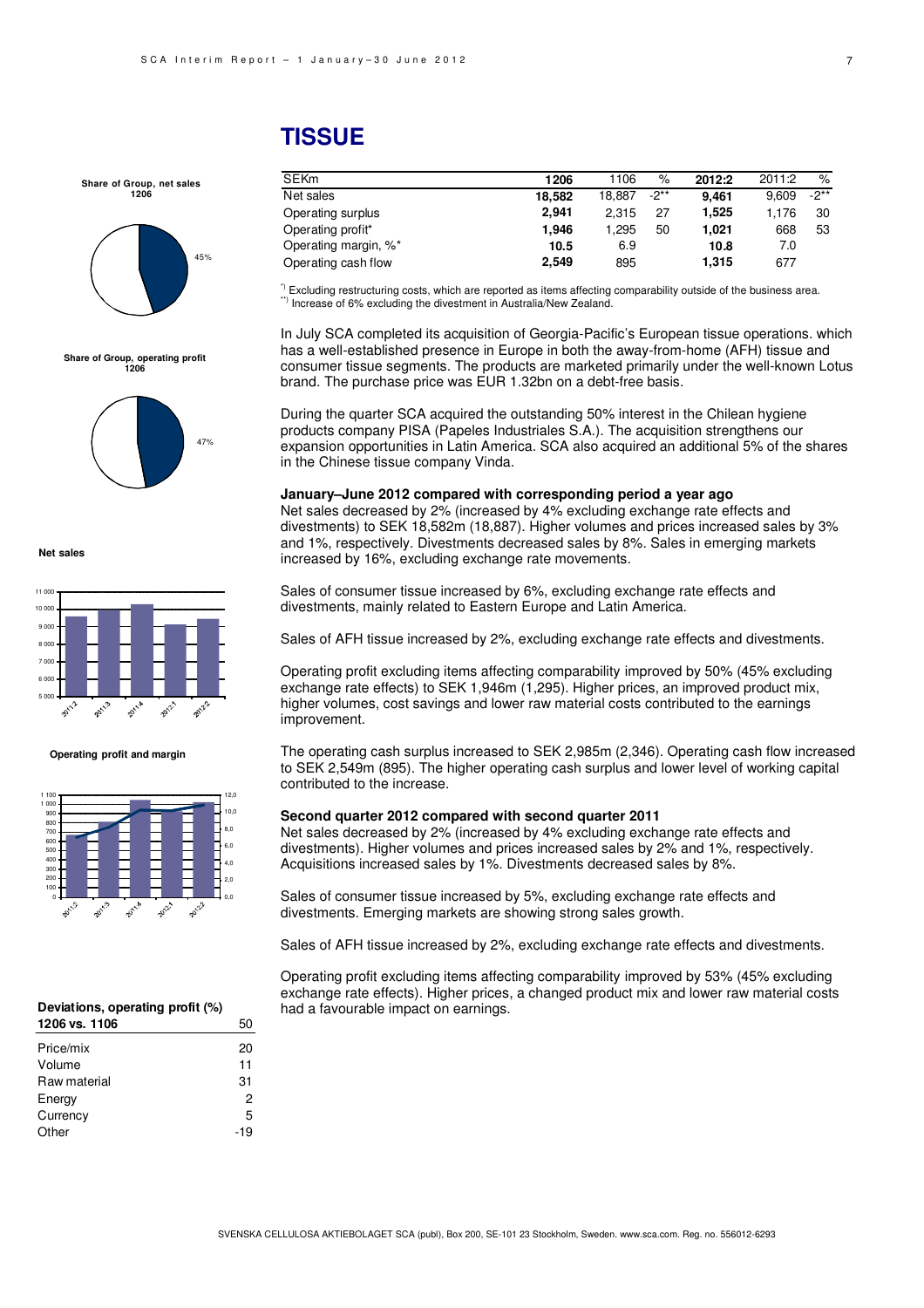**Share of Group, net sales 1206**



**Share of Group, operating profit 1206**



**Net sales**



**Operating profit and margin**



## **FOREST PRODUCTS**

| <b>SEKm</b>                             | 1206  | 1106   | %     | 2012:2 | 2011:1 | %     |
|-----------------------------------------|-------|--------|-------|--------|--------|-------|
| <b>Deliveries</b>                       |       |        |       |        |        |       |
| - Publication papers, thousand tonnes   | 766   | 780    | -2    | 369    | 403    | -8    |
| - Solid-wood products, thous and m3     | 1.094 | 965    | 13    | 597    | 524    | 14    |
| - Kraftliner products, thous and tonnes | 411   | 373    | 10    | 211    | 191    | 10    |
| - Pulp products, thousand tonnes        | 255   | 253    |       | 118    | 126    | -6    |
| Net sales                               | 9,651 | 10,122 | -5    | 4,868  | 5,322  | -9    |
| Operating surplus                       | 1.545 | 2,106  | -27   | 830    | 1,069  | $-22$ |
| Operating profit*                       | 764   | 1,290  | $-41$ | 433    | 659    | $-34$ |
| Operating margin, %*                    | 7.9   | 12.7   |       | 8.9    | 12.4   |       |
| Operating cash flow                     | 486   | 527    |       | 309    | 257    |       |

\*) Excluding restructuring costs, which are reported as items affecting comparability outside of the business area.

SCA has acquired the French timber processing company PLF, the largest independent supplier of solid-wood products to builders merchants in France. PLF further processes approximately 70,000 cubic metres of solid-wood products annually. Operations are consolidated as from March 2012.

**January–June 2012 compared with the corresponding period a year ago**  Net sales decreased by 5% to SEK 9,651m (10,122). Higher volumes and acquisitions each increased sales by 1%. Lower prices decreased sales by 7%.

Sales of publication paper decreased as a result of lower volumes that were not fully compensated by slightly higher prices for magazine paper. Sales of kraftliner decreased as a result of lower prices that were not fully compensated by higher volumes. Sales of solid-wood products increased as a result of higher volumes which compensated for lower prices. Sales of pulp decreased as a result of lower prices.

Operating profit excluding items affecting comparability decreased by 41% to SEK 764m (1,290). The lower profit is mainly attributable to lower prices for pulp, kraftliner and solidwood products. Productivity improvements that have been carried out had a favourable earnings impact. Publication papers showed improved earnings as a result of higher prices and slightly lower raw material costs.

The operating cash surplus was SEK 1,164m (1,730), and operating cash flow totalled SEK 486m (527).

#### **Second quarter 2012 compared with second quarter 2011**

Net sales decreased by 9% to SEK 4,868m (5,322). Lower prices and volumes decreased sales by 7% and 3%, respectively. Acquisitions had a favourable impact on sales, by 1%.

Sales of publication paper decreased due to lower volumes. Sales of kraftliner decreased as a result of lower prices that were not fully compensated by higher volumes. Sales of solidwood products were level with the same period a year ago. Sales of pulp decreased as a result of lower prices and volumes.

Operating profit excluding items affecting comparability decreased by 34%, to SEK 433m (659). The decrease in profit is attributable to lower prices for kraftliner, pulp and solid-wood products, and higher raw material costs.

| Deviations, operating profit (%) |     |
|----------------------------------|-----|
| 1206 vs. 1106                    | -41 |

| Price/mix    | -33 |
|--------------|-----|
| Volume       |     |
| Raw material | -8  |
| Energy       | ŋ   |
| Currency     | ŋ   |
| Other        |     |
|              |     |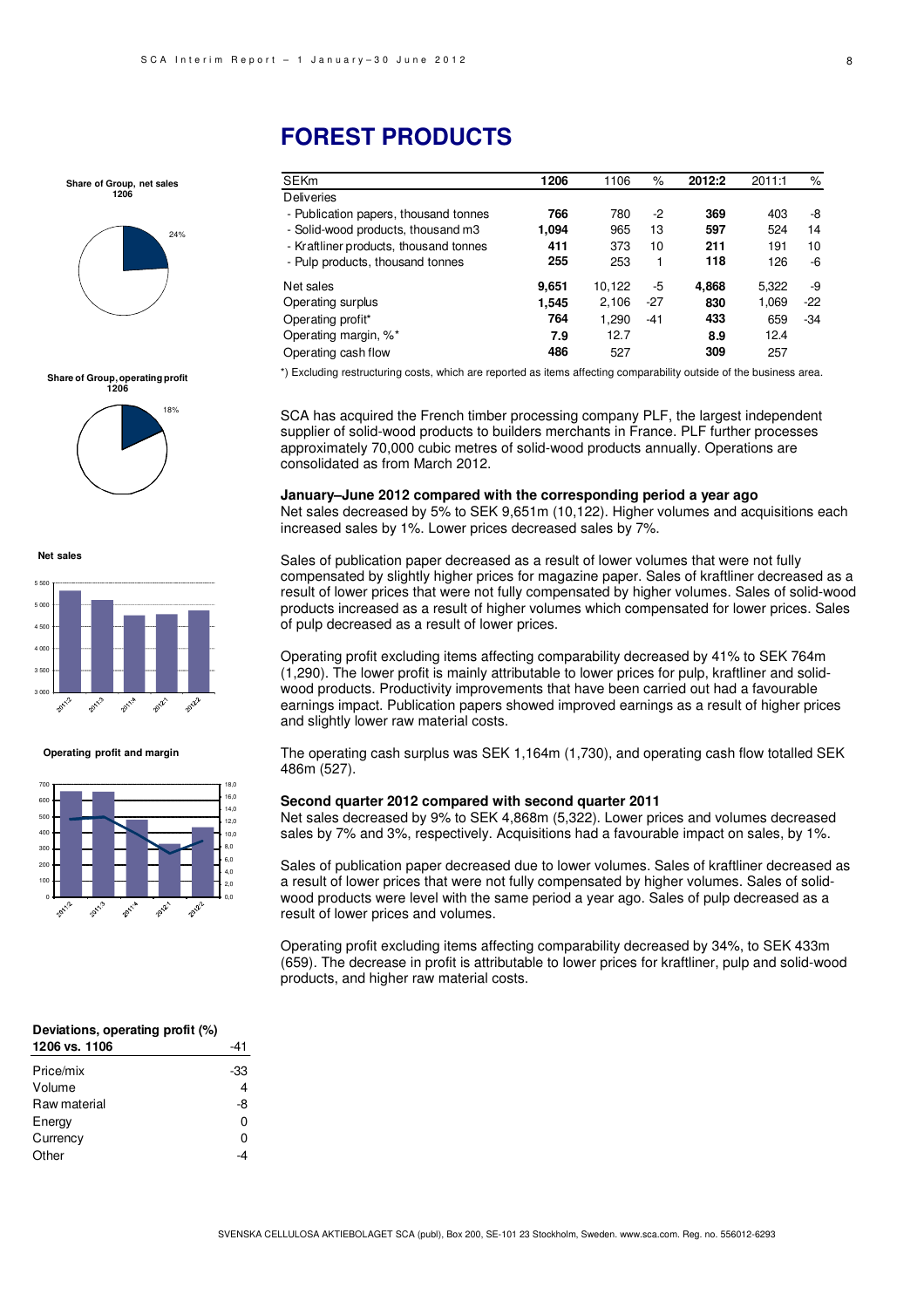## **SHARE DISTRIBUTION**

| 30 June 2012                | Class A    | Class B     | Total       |
|-----------------------------|------------|-------------|-------------|
| Registered number of shares | 95.664.749 | 609.445.345 | 705.110.094 |
| - of which treasury shares  |            | 2.767.605   | 2.767.605   |

At the end of the period, the proportion of Class A shares was 13.6%. During the second quarter, at the request of shareholders a total of 375,681 Class A shares were converted to Class B shares. After the end of the second quarter, a total of 13,037 Class A shares have been converted to Class B shares at the request of shareholders. The total number of votes in the company is 1,565,975,502.

## **RISKS AND UNCERTAINTIES**

SCA's risk exposure and risk management are described on pages 58–63 of the 2011 Annual Report. No significant changes have taken place that have affected the reported risks.

Risks in conjunction with company acquisitions are analysed in the due diligence processes that SCA carries out prior to all acquisitions. In cases where acquisitions have been carried out that may affect the assessment of SCA's risk exposure, these are described under the heading "Other events" in interim reports.

### **Risk management processes**

SCA's board decides on the Group's strategic direction, based on recommendations made by Group management. Responsibility for the long-term, overall management of strategic risks corresponds to the company's delegation structure, from the Board to the CEO and from the CEO to the business unit heads. This means that most operational risks are managed by SCA's business units at the local level, but that they are co-ordinated when considered necessary. The tools used in this co-ordination consist primarily of the business units' regular reporting and the annual strategy process, where risks and risk management are a part of the process.

SCA's financial risk management is centralised, as is the Group's internal bank for the Group companies' financial transactions and management of the Group's energy risks. Financial risks are managed in accordance with the Group's finance policy, which is adopted by SCA's board and which – together with SCA's energy risk policy – makes up a framework for risk management. Risks are aggregated and followed up on a regular basis to ensure compliance with these guidelines. SCA has also centralised other risk management.

SCA has a staff function for internal audit, which monitors compliance in the organisation with the Group's policies.

## **RELATED PARTY TRANSACTIONS**

No transactions have been carried out between SCA and related parties that had a material impact on the company's financial position and results of operations.

## **ACCOUNTING PRINCIPLES**

This interim report has been prepared in accordance with IAS 34 and recommendation RFR 1 of the Swedish Financial Reporting Board (RFR), and with regard to the Parent Company, RFR 2. The accounting principles applied correspond to those described in the 2011 Annual Report, except for with respect to a number of minor amendments to existing standards and new interpretations that took effect on 1 January 2012. These are judged to not have any material effect on the Group's or the Parent Company's result of operations, financial position or disclosures.

On 30 June SCA's packaging operations were divested, excluding the kraftliner operations in Sweden, to the packaging company DS Smith. Based on this, the operations that were intended to be divested have been classified and reported as a disposal group held for sale, in accordance with IFRS 5. In calculations of the disposal group's profit for the period as well as assets, liabilities and cash flow, SCA has used the same accounting principles as for the rest of the Group, with certain, special additions, which are reported on in this section. The reported tax expense and deferred tax are based on what has been calculated for the respective units, with applicable adjustments for the disposal group and the rest of the Group as a whole. This approach has also been applied for items in net financial income and expense. Other items have been calculated and classified on the same basis as for the rest of the SCA Group.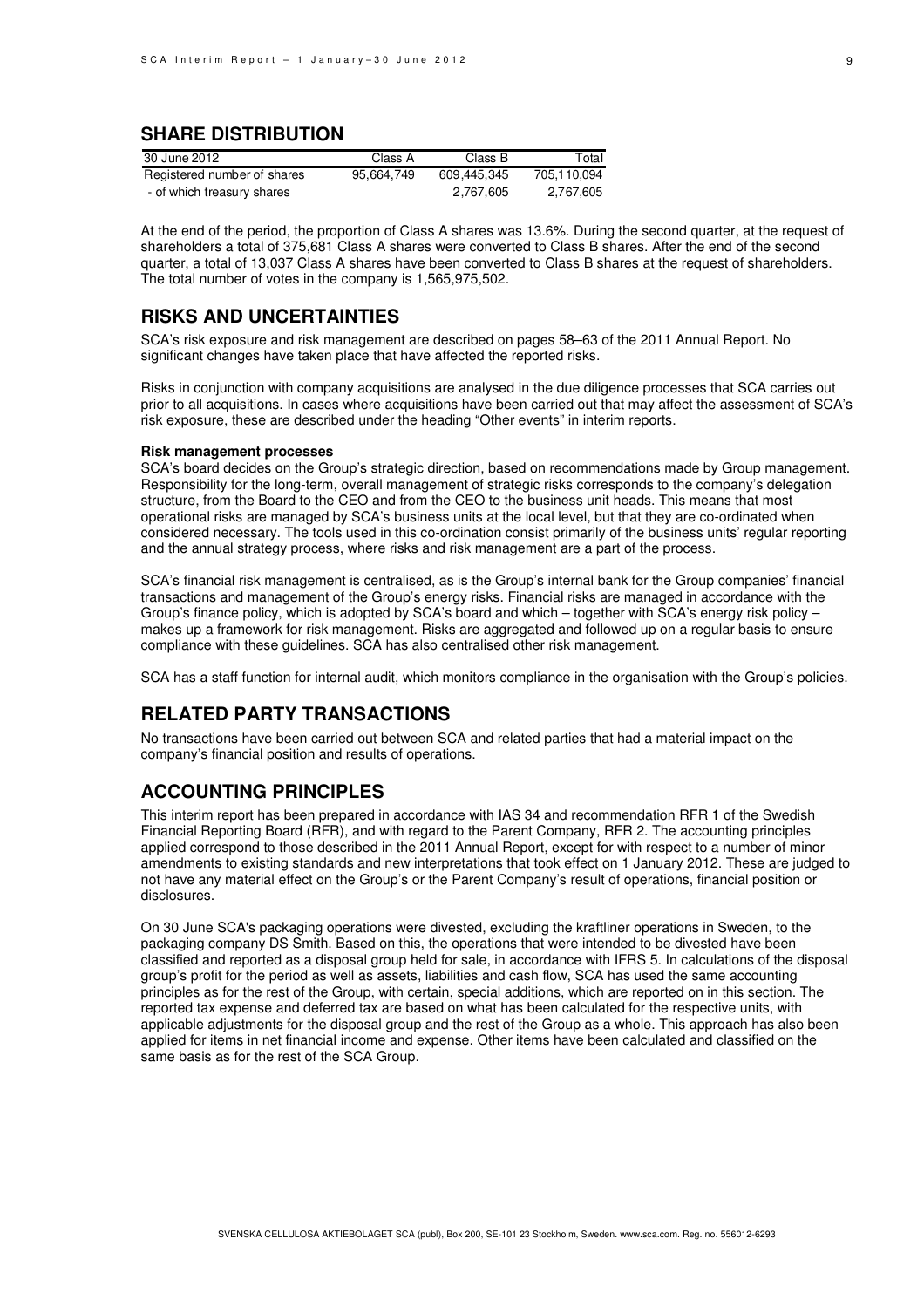## **FUTURE REPORTS**

The third quarter interim report will be published on 18 October.

### **INVITATION TO PRESS TELECONFERENCE ON Q2**

Media and analysts are invited to a press teleconference, where this interim report will be presented by Jan Johansson, President and CEO of SCA.

Time: Thursday, 19 July 2012, at 13.00 CET.

The presentation will be webcast live at www.sca.com. To participate, call: +44 (0) 207 0314 064,

+1 (954) 334-0342, or +46-(0)8-505 203 33.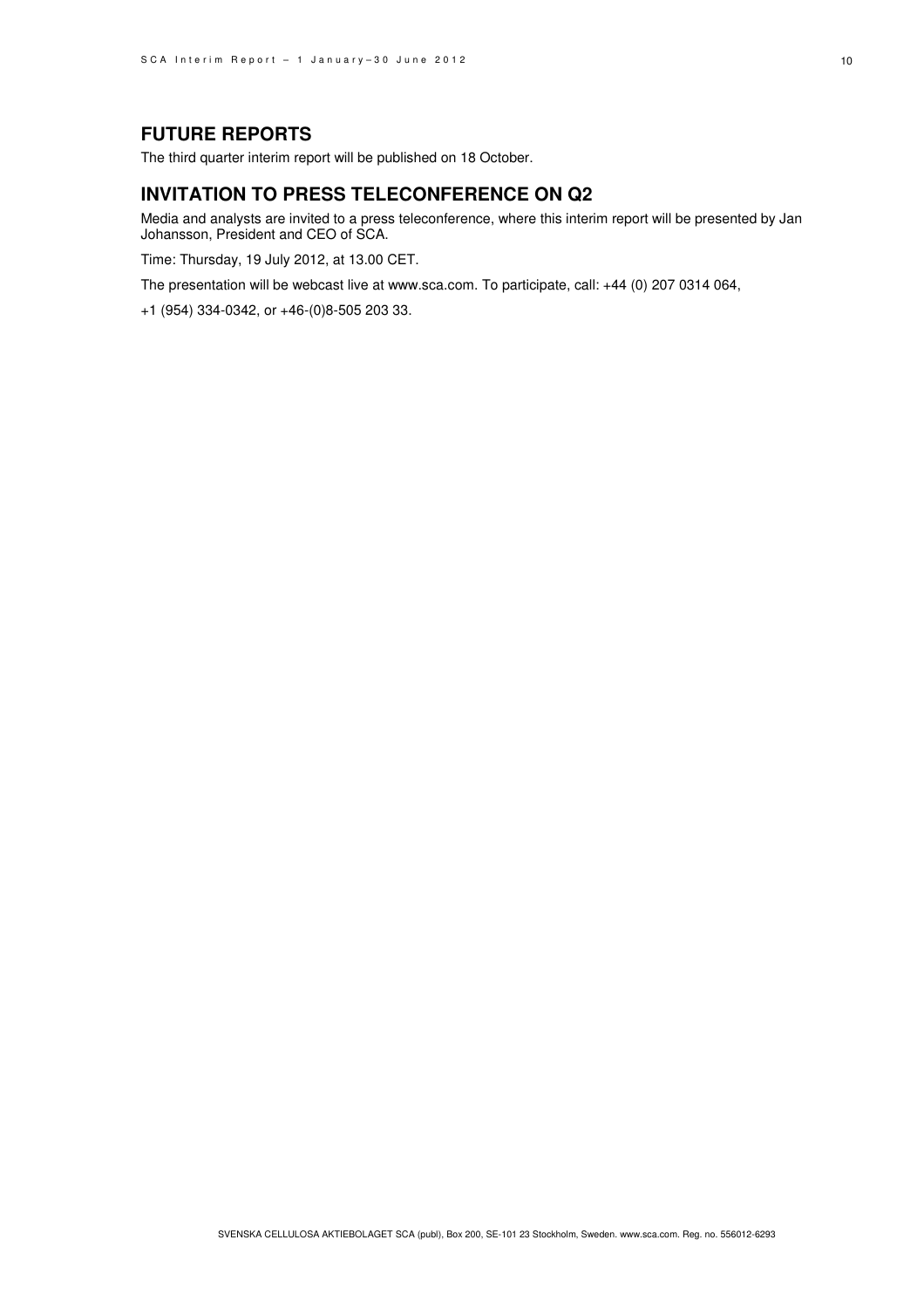The Board of Directors and President certify that the half-year interim report gives a true and fair view of the Parent Company's and Group's operations, financial position and results of operations, and describes material risks and uncertainties facing the Parent Company and the companies included in the Group.

> Bert Nordberg Director

Stockholm, 19 July 2012 SVENSKA CELLULOSA AKTIEBOLAGET (publ)

Sverker Martin-Löf

Chairman of the Board

Rolf Börjesson **Director** 

Anders Nyrén Director

Mwfor

Pär Boman Director

Louise Julian Director

Leif Johansson **Director** 

n.In Ulk Barbara Milian **Thoralfsson** Director

Jan Johansson Director

President and CEO

Lars Jonsson Employee representative

Örjan Svensson Employee representative

Thomas Wiklund

Employee representative

### REVIEW REPORT

#### **Introduction**

We have reviewed this report for the period 1 January–30 June 2012 for Svenska Cellulosa Aktiebolaget SCA (publ). The board of directors and the CEO are responsible for the preparation and presentation of this interim report in accordance with IAS 34 and the Swedish Annual Accounts Act. Our responsibility is to express a conclusion on this interim report based on our review.

#### **Focus and scope of review**

We conducted our review in accordance with the Swedish Standard on Review Engagements (SÖG) 2410, Review of Interim Report Performed by the Independent Auditor of the Entity. A review consists of making inquiries, primarily of persons responsible for financial and accounting matters, and applying analytical and other review procedures. A review is substantially less in scope than an audit conducted in accordance with International Standards on Auditing (ISA) and other generally accepted auditing standards. The procedures performed in a review do not make it possible for us to obtain such certainty that we can be aware of all material circumstances that could have been identified if an audit was performed. The stated conclusion based on a review therefore does not have the same level of certainty as a stated conclusion based on an audit.

#### **Conclusion**

Based on our review, nothing has come to our attention that causes us to believe that the interim report is not prepared, in all material respects, in accordance with IAS 34 and the Swedish Annual Accounts Act, regarding the Group, and with the Swedish Annual Accounts Act, regarding the Parent Company.

Stockholm, 19 July 2012

PricewaterhouseCoopers AB

Anders Lundin Authorised Public Accountant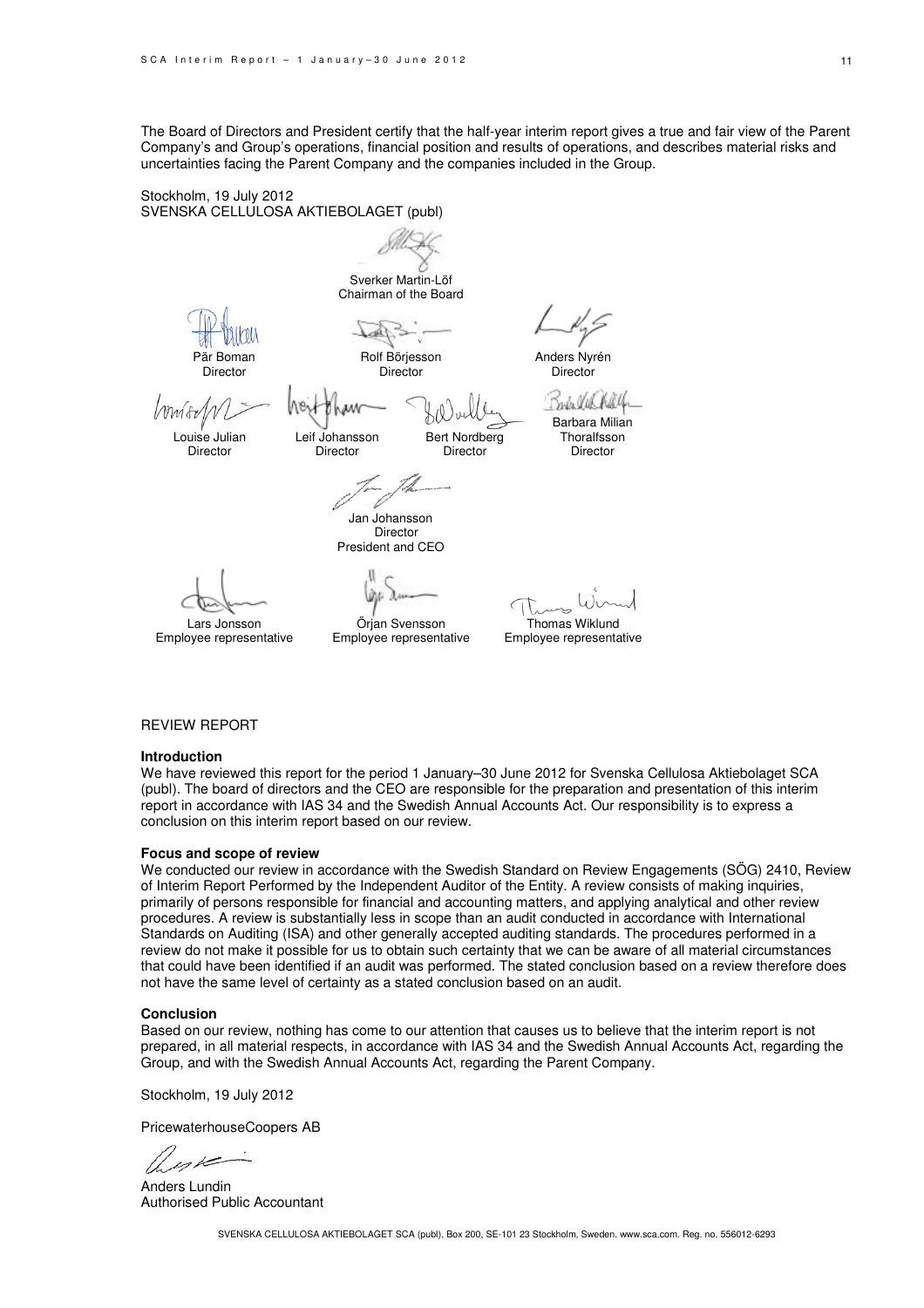## **OPERATING CASH FLOW ANALYSIS**

| <b>SEKm</b>                                  | 1206      | 1106      |
|----------------------------------------------|-----------|-----------|
| Operating cash surplus                       | 5,875     | 5,646     |
| Change in working capital                    | $-144$    | $-1,203$  |
| Current capital expenditures, net            | $-1,069$  | $-1,329$  |
| Restructuring costs, etc.                    | $-493$    | $-216$    |
| Operating cash flow                          | 4,169     | 2,898     |
|                                              |           |           |
| Financial items                              | $-647$    | $-597$    |
| Income taxes paid                            | $-490$    | $-568$    |
| Other                                        | 35        | 6         |
| Cash flow from current operations            | 3,067     | 1,739     |
|                                              |           |           |
| Acquisitions                                 | $-3,325$  | $-278$    |
| Strategic capital expenditures, fixed assets | $-873$    | $-676$    |
| <b>Divestments</b>                           | 17,752    | 0         |
| Cash flow before dividend                    | 16,621    | 785       |
| Dividend                                     | $-2,950$  | $-2,809$  |
| Cash flow after dividend                     | 13,671    | $-2,024$  |
| Net cash flow from disposal group            | 468       | 107       |
| Net cash flow                                | 14,139    | $-1,917$  |
|                                              |           |           |
| Net debt at the start of the period*         | $-36,648$ | $-34,406$ |
| Net cashflow                                 | 14,139    | $-1,917$  |
| Remeasurement to equity                      | $-1,626$  | $-459$    |
| Currency effects                             | $-271$    | 152       |
| Net debt at the end of the period            | $-24,406$ | $-36,630$ |
|                                              |           |           |
| Debt/equity ratio                            | 0.41      | 0.55      |
| Debt payment capacity, %                     | 42        | 37        |
| * Including disposal group                   |           |           |
|                                              |           |           |

SVENSKA CELLULOSA AKTIEBOLAGET SCA (publ), Box 200, SE-101 23 Stockholm, Sweden. www.sca.com. Reg. no. 556012-6293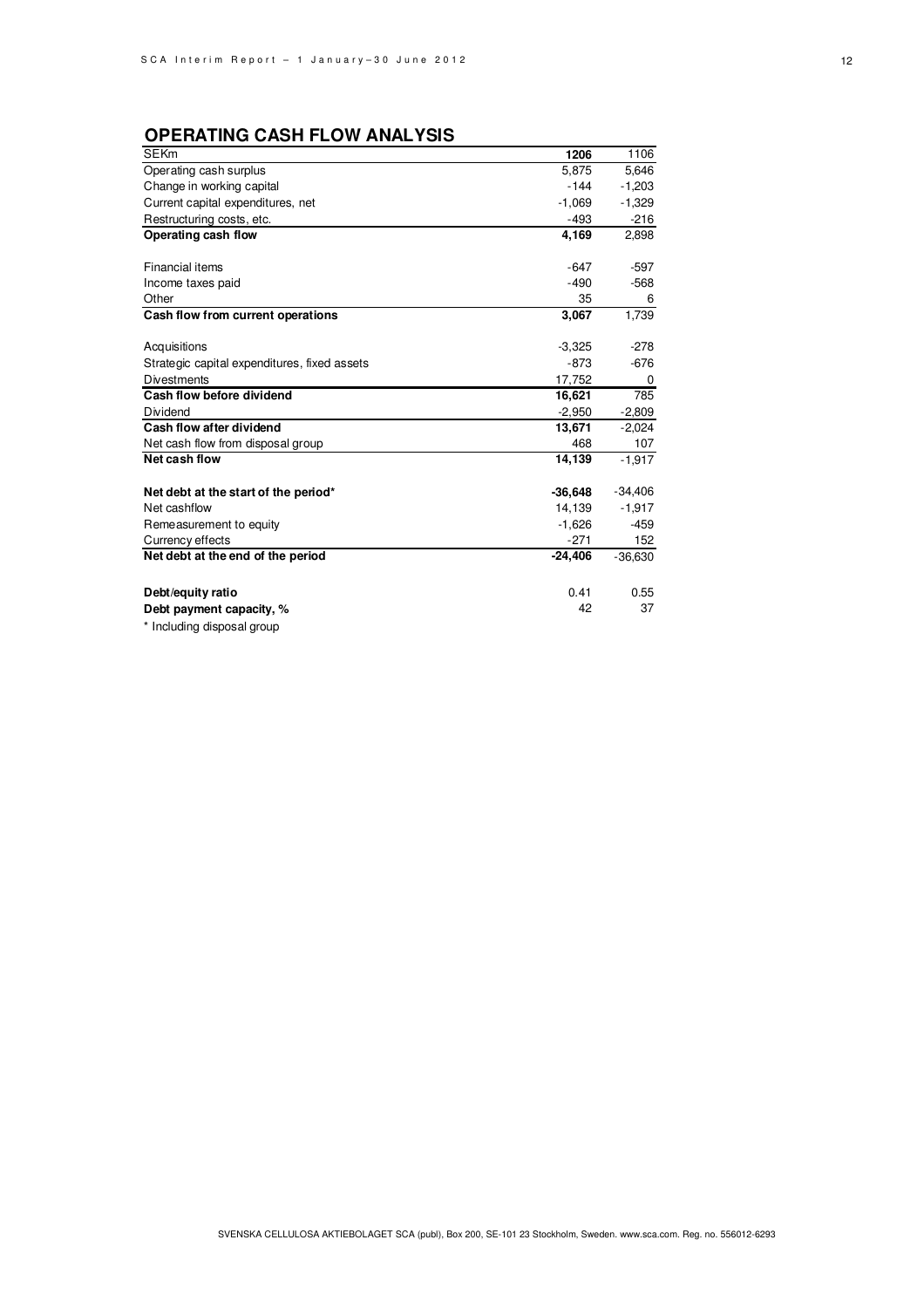## **CASH FLOW STATEMENT**

| <b>SEKm</b>                                            | 1206     | 1106     | 1206*  | 1106*  |  |
|--------------------------------------------------------|----------|----------|--------|--------|--|
| <b>Operating activities</b>                            |          |          |        |        |  |
| Profit before tax                                      | 3,561    | 3,683    |        |        |  |
| Adjustment for non-cash items <sup>1</sup>             | 2,297    | 2,141    |        |        |  |
|                                                        | 5,858    | 5,824    |        |        |  |
| Paid tax                                               | $-600$   | $-578$   |        |        |  |
| Cash flow from operating activities                    |          |          |        |        |  |
| before changes in working capital                      | 5,258    | 5,246    |        |        |  |
| Cash flow from changes in working capital              |          |          |        |        |  |
| Change in inventories                                  | 44       | $-460$   |        |        |  |
| Change in operating receivables                        | $-826$   | $-1,088$ |        |        |  |
| Change in operating liabilities                        | 426      | $-397$   |        |        |  |
| Cash flow from operating activities                    | 4,902    | 3,301    | 764    | 234    |  |
| <b>Investing activities</b>                            |          |          |        |        |  |
| Acquisition of operations                              | $-3,148$ | $-279$   |        |        |  |
| Sold operations                                        | 17,129   | $-5$     |        |        |  |
| Acquisition tangible and intangible assets             | $-2,326$ | $-2,356$ |        |        |  |
| Sale of tangible assets                                | 94       | 46       |        |        |  |
| Payment of loans to external parties                   | $-147$   | $\Omega$ |        |        |  |
| Repayment of loans from external parties               | $\Omega$ | 200      |        |        |  |
| Cash flow from investing activities                    | 11,602   | $-2,394$ | $-321$ | $-311$ |  |
| <b>Financing activities</b>                            |          |          |        |        |  |
| <b>Borrowings</b>                                      | 625      | 2,802    |        |        |  |
| Dividends paid                                         | $-2,952$ | $-2,809$ |        |        |  |
| Cash flow from financing activities                    | $-2,327$ | $-7$     | $-41$  | $-122$ |  |
| Cash flow for the period                               | 14,177   | 900      | 402    | $-199$ |  |
| Cash and cash equivalents at the beginning of the year | 2,752    | 1,866    |        |        |  |
| Exchange differences in cash and cash equivalents      | $-5$     | $-9$     |        |        |  |
| Cash and cash equivalents at the end of the period     | 16.924   | 2.757    |        |        |  |

\*Whereof Packaging operations divested June 2012.

### **Reconciliation with operating cash flow analysis**

| Cash flow for the period                                | 14,177 | 900      |
|---------------------------------------------------------|--------|----------|
| Deducted items:                                         |        |          |
| Payment of loans to external parties                    | 147    | $\Omega$ |
| Repayment of loans from external parties                | 0      | $-200$   |
| <b>Borrowings</b>                                       | $-625$ | $-2.802$ |
| Amortisation of debt                                    | 0      | $\Omega$ |
| <b>Added items:</b>                                     |        |          |
| Net debt in acquired and divested operations            | 441    | 190      |
| Accrued interest                                        | -1     | -3       |
| Investments through finance leases                      | 0      | $-2$     |
| Net cash flow according to operating cash flow analysis | 14,139 | $-1.917$ |
|                                                         |        |          |

| Depreciation and impairment, fixed assets                    | 2.861  | 2.975  |
|--------------------------------------------------------------|--------|--------|
| Fair-value measurement/net growth of forest assets           | $-374$ | $-361$ |
| Unpaid related to efficiency programmes                      | 340    |        |
| Payments related to efficiency programmes already recognized | -192   | -367   |
| Other                                                        | $-338$ | -106   |
| Total                                                        | 2.297  | 2.141  |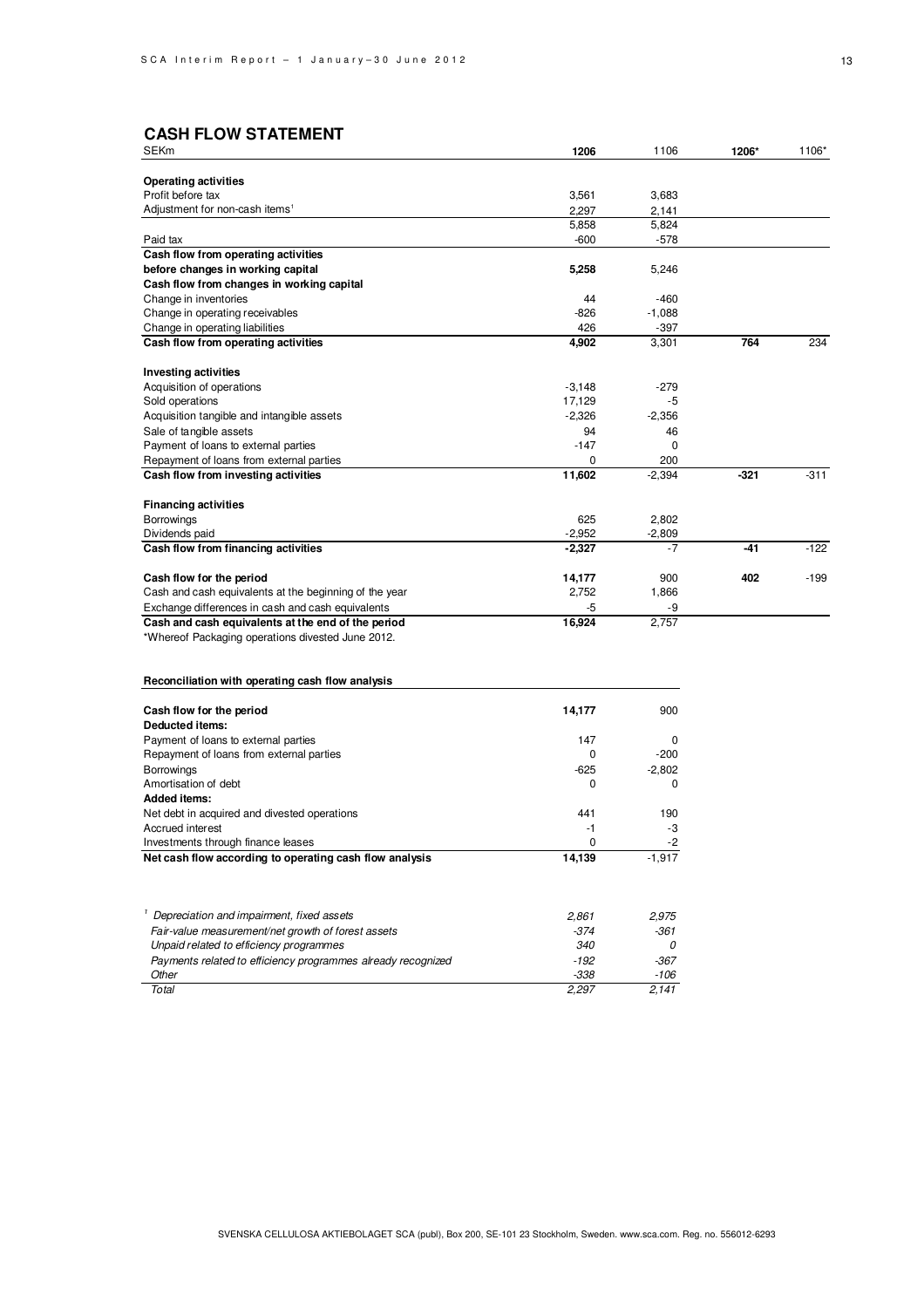### **CONSOLIDATED INCOME STATEMENT, according to IAS 34 and IFRS 5**

All lines except for the net profit line are excluding the packaging operations sold

| All liftes except for the fiel profit lifte are excluding the packaging operations sold |           |             |           |          |             |
|-----------------------------------------------------------------------------------------|-----------|-------------|-----------|----------|-------------|
| SEKm                                                                                    | 2012:2    | 2011:2      | 2012:1    | 1206     | 1106        |
| <b>Net sales</b>                                                                        | 20,273    | 20,415      | 19,490    | 39,763   | 39,646      |
| Cost of goods sold <sup>1</sup>                                                         | $-15,131$ | $-15,579$   | $-14,669$ | -29,800  | $-30,096$   |
| <b>Gross profit</b>                                                                     | 5,142     | 4,836       | 4,821     | 9,963    | 9,550       |
| Sales, general and administration <sup>1</sup>                                          | $-3,019$  | $-3,047$    | $-2,992$  | $-6,011$ | $-6,017$    |
| Items affecting comparability <sup>2</sup>                                              | $-260$    | 0           | $-150$    | -410     | 0           |
| Share in profits of associates                                                          | $-18$     | 21          | 5         | -13      | 44          |
| <b>Operating profit</b>                                                                 | 1,845     | 1,810       | 1,684     | 3,529    | 3,577       |
| Financial items                                                                         | $-316$    | -283        | $-331$    | $-647$   | -597        |
| Profit before tax                                                                       | 1,529     | 1,527       | 1,353     | 2,882    | 2,980       |
| Tax                                                                                     | $-445$    | $-366$      | $-391$    | $-836$   | $-712$      |
| Net profit for the period continued operations                                          | 1,084     | 1,161       | 962       | 2,046    | 2,268       |
| Net profit for the period from disposal group                                           | 234       | 225         | 269       | 503      | 457         |
| Net profit for the period                                                               | 1,318     | 1,386       | 1,231     | 2,549    | 2,725       |
|                                                                                         |           |             |           |          |             |
| Earnings attributable to:                                                               |           |             |           |          |             |
| Owners of the parent                                                                    | 1,298     | 1,376       | 1,216     | 2,514    | 2,703       |
| Non-controlling interests                                                               | 20        | 10          | 15        | 35       | 22          |
|                                                                                         |           |             |           |          |             |
| Earnings per share, SEK - owners of the parent total operations                         |           |             |           |          |             |
| - before dilution effects                                                               | 1.85      | 1.96        | 1.73      | 3.58     | 3.85        |
| - after dilution effects                                                                | 1.85      | 1.96        | 1.73      | 3.58     | 3.85        |
|                                                                                         |           |             |           |          |             |
| Earnings per share, SEK - owners of the parent continued operations                     |           |             |           |          |             |
| - before dilution effects                                                               | 1.51      | 1.64        | 1.35      | 2.86     | 3.20        |
| - after dilution effects                                                                | 1.51      | 1.64        | 1.35      | 2.86     | 3.20        |
|                                                                                         |           |             |           |          |             |
|                                                                                         |           |             |           |          |             |
| Calculation of earnings per share                                                       | 2012:2    | 2011:2      | 2012:1    | 1206     | 1106        |
| Earnings attributable to owners of the parent                                           | 1,298     | 1,376       | 1,216     | 2,514    | 2,703       |
|                                                                                         |           |             |           |          |             |
| Average no. of shares before dilution, millions                                         | 702.3     | 702.3       | 702.3     | 702.3    | 702.3       |
| Average no. of shares after dilution                                                    | 702.3     | 702.3       | 702.3     | 702.3    | 702.3       |
|                                                                                         |           |             |           |          |             |
| <sup>1</sup> Of which, depreciation                                                     | $-1,201$  | $-1,240$    | $-1,152$  | $-2,353$ | $-2,470$    |
| <sup>2</sup> Distribution of items affecting comparability                              |           |             |           |          |             |
| Distribution of restructuring costs                                                     |           |             |           |          |             |
| Cost of goods sold                                                                      | -10       | 0           | $-2$      | $-12$    | 0           |
| Sales, general and administration                                                       | $-250$    | 0           | $-148$    | $-398$   | $\pmb{0}$   |
| Goodwill impairment, etc.                                                               | 0         | 0           | 0         | 0        | $\mathbf 0$ |
| Total items affecting comparability                                                     | $-260$    | $\mathbf 0$ | $-150$    | $-410$   | 0           |
|                                                                                         |           |             |           |          |             |
| Gross margin                                                                            | 25.4      | 23.7        | 24.7      | 25.1     | 24.1        |
|                                                                                         |           |             |           |          |             |
| Operating margin                                                                        | 9.1       | 8.9         | 8.6       | 8.9      | 9.0         |
| Financial net margin                                                                    | $-1.6$    | $-1.4$      | $-1.7$    | $-1.6$   | $-1.5$      |
| Profit margin                                                                           | 7.5       | 7.5         | 6.9       | 7.3      | 7.5         |
| Tax                                                                                     | $-2.2$    | $-1.8$      | $-2.0$    | $-2.1$   | $-1.8$      |
| Net margin <sup>1</sup>                                                                 | 5.3       | 5.7         | 4.9       | 5.2      | 5.7         |
| <sup>1</sup> Excluding Net profit for the period from disposal group                    |           |             |           |          |             |
|                                                                                         |           |             |           |          |             |
| Excluding items affecting comparability:                                                | 2012:2    | 2011:2      | 2012:1    | 1206     | 1106        |
| Gross margin                                                                            | 25.4      | 23.7        | 24.7      | 25.1     | 24.1        |
| Operating margin                                                                        | 10.4      | 8.9         | 9.4       | 9.9      | 9.0         |
| Financial net margin                                                                    | $-1.6$    | $-1.4$      | $-1.7$    | $-1.6$   | $-1.5$      |
| Profit margin                                                                           | 8.8       | 7.5         | 7.7       | 8.3      | 7.5         |
| Tax                                                                                     | -2.4      | $-1.8$      | $-2.1$    | -2.2     | $-1.8$      |
| Net margin <sup>1</sup>                                                                 | 6.4       | 5.7         | 5.6       | 6.1      | 5.7         |

<sup>1</sup> Excluding Net profit for the period from disposal group

SVENSKA CELLULOSA AKTIEBOLAGET SCA (publ), Box 200, SE-101 23 Stockholm, Sweden. www.sca.com. Reg. no. 556012-6293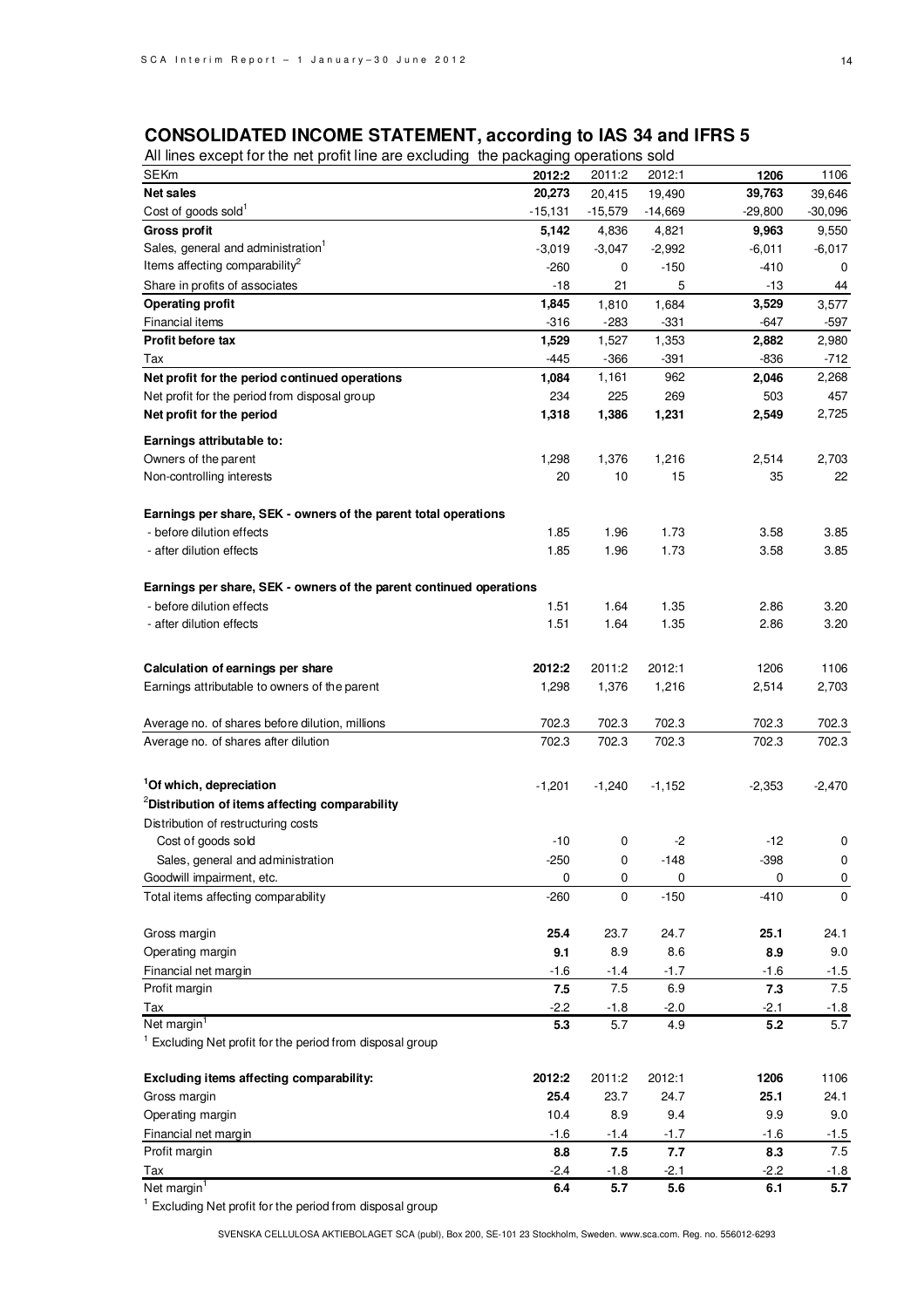## **CONSOLIDATED STATEMENT OF COMPREHENSIVE INCOME**

| <b>SEKm</b>                                                       | 2012:2   | 2011:2 | 2012:1 | 1206     | 1106   |
|-------------------------------------------------------------------|----------|--------|--------|----------|--------|
| Profit for the period                                             | 1,318    | 1,386  | 1,231  | 2,549    | 2,725  |
| Other comprehensive income for the period                         |          |        |        |          |        |
| Actuarial gains/losses on defined benefit pension plans           | $-1,257$ | $-800$ | $-408$ | $-1,665$ | $-458$ |
| Available-for-sale financial assets                               | $-116$   | $-124$ | 190    | 74       | $-98$  |
| Cash flow hedges                                                  | $-109$   | $-241$ | 117    | 8        | $-136$ |
| Exchange differences on translating foreign operations            | $-586$   | 1,693  | $-865$ | $-1,451$ | 125    |
| Gains/losses from hedges of net investments in foreign operations | 107      | $-756$ | 523    | 630      | $-408$ |
| Income tax relating to components of other comprehensive income   | 442      | 351    | 38     | 480      | 221    |
| Other comprehensive income for the period, net of tax             | $-1.519$ | 123    | $-405$ | $-1,924$ | $-754$ |
| Total comprehensive income for the period                         | $-201$   | 1,509  | 826    | 625      | 1,971  |
| Total comprehensive income attributable to:                       |          |        |        |          |        |
| Owners of the parent                                              | $-220$   | 1.483  | 819    | 599      | 1,941  |
| Non-controlling interests                                         | 19       | 26     |        | 26       | 30     |

## **CONSOLIDATED STATEMENT OF CHANGES IN EQUITY**

| <b>SEKm</b>                               | 1206     | 1106     |
|-------------------------------------------|----------|----------|
| Attributable to owners of the parent      |          |          |
| Opening balance, 1 January                | 60,752   | 67,255   |
| Total comprehensive income for the period | 599      | 1,941    |
| Dividend                                  | $-2,950$ | $-2,809$ |
| Revaluation of non-controlling interests  | $-2$     | $-2$     |
| <b>Closing balance</b>                    | 58,399   | 66,385   |
| Non-controlling interests                 |          |          |
| Opening balance, 1 January                | 539      | 566      |
| Total comprehensive income for the period | 26       | 30       |
| Dividend                                  | $-2$     | 0        |
| Change in Group composition               | $-7$     | $\Omega$ |
| <b>Closing balance</b>                    | 556      | 596      |
| Total equity, closing balance             | 58,955   | 66,981   |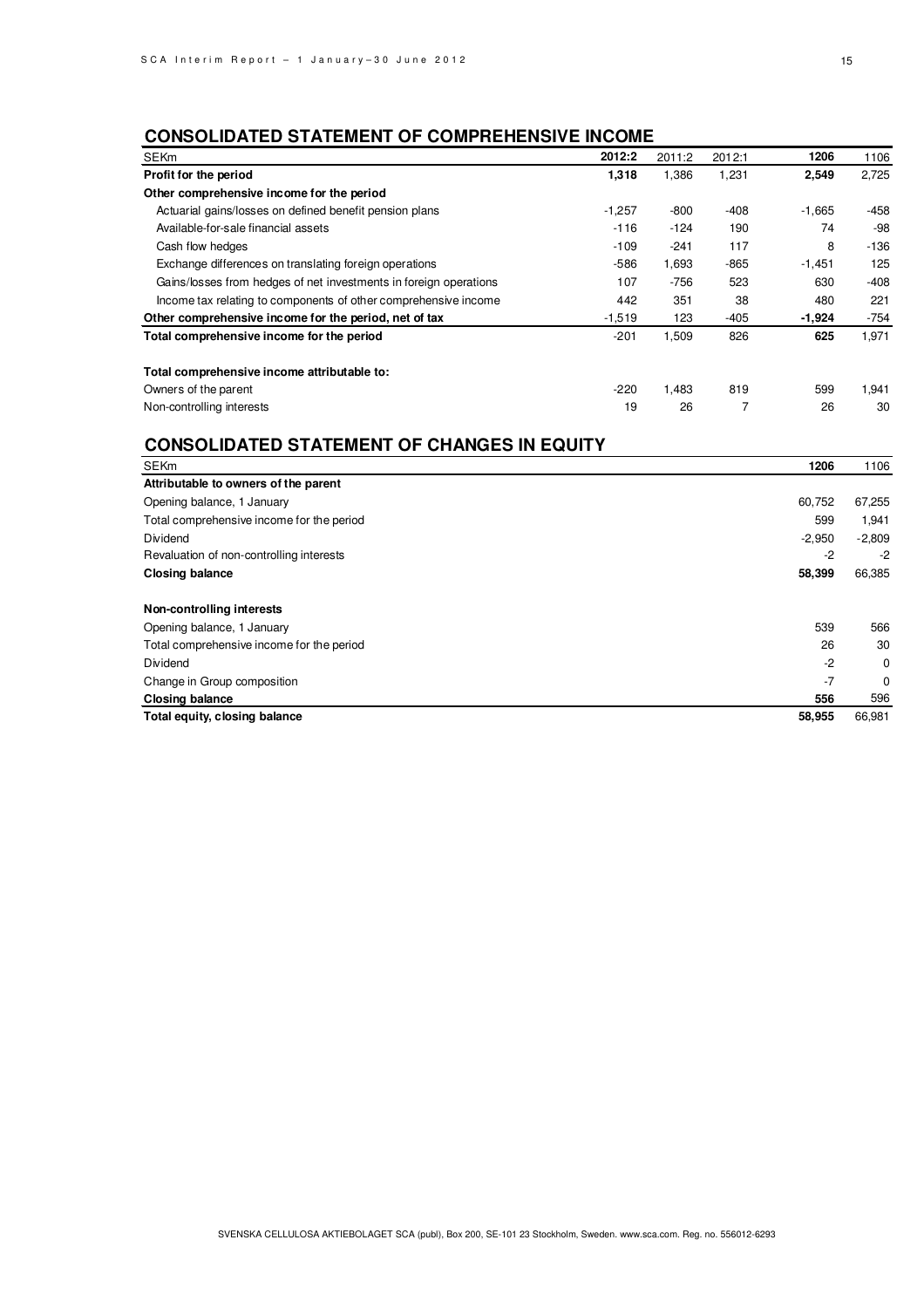## **CONSOLIDATED BALANCE SHEET**

| SEKm                                                                                                                    | 30 June 2012 | 31 December 2011 |
|-------------------------------------------------------------------------------------------------------------------------|--------------|------------------|
|                                                                                                                         |              |                  |
| Assets                                                                                                                  |              |                  |
| Goodwill                                                                                                                | 10,324       | 9,433            |
| Other intangible assets                                                                                                 | 3,453        | 2,629            |
| Tangible assets                                                                                                         | 70,164       | 69,328           |
| Shares and participations                                                                                               | 2,492        | 1,136            |
| Non-current financial assets                                                                                            | 2,435        | 2,083            |
| Other non-current receivables                                                                                           | 1,278        | 902              |
| <b>Total non-current assets</b>                                                                                         | 90,146       | 85,511           |
| Operating receivables and inventories                                                                                   | 24,983       | 25,577           |
| Current financial assets                                                                                                | 160          | 292              |
| Non-current assets held for sale                                                                                        | 1            | $3,379*$         |
| Cash and cash equivalents                                                                                               | 16,924       | 2,644            |
| <b>Total current assets</b>                                                                                             | 42,068       | 31,892           |
| Assets in disposal group held for sale                                                                                  | 0            | 21,601**         |
| <b>Total assets</b>                                                                                                     | 132,214      | 139,004          |
| <b>Equity</b>                                                                                                           |              |                  |
| Owners of the parent                                                                                                    | 58,399       | 60,752           |
| Non-controlling interests                                                                                               | 556          | 539              |
| <b>Total equity</b>                                                                                                     | 58,955       | 61,291           |
|                                                                                                                         |              |                  |
| <b>Liabilities</b>                                                                                                      |              |                  |
| Provisions for pensions                                                                                                 | 4,882        | 3,301            |
| Other provisions                                                                                                        | 9,736        | 9,350            |
| Non-current financial liabilities                                                                                       | 26,611       | 27,711           |
| Other non-current liabilities                                                                                           | 841          | 857              |
| <b>Total non-current liabilities</b>                                                                                    | 42,070       | 41,219           |
| Current financial liabilities <sup>1</sup>                                                                              | 12,285       | 9,266            |
| Other current liabilities                                                                                               | 18,904       | 19,627           |
| <b>Total current liabilities</b>                                                                                        | 31,189       | 28,893           |
| Liabilitites in disposal group held for sale                                                                            | 0            | 7,601**          |
| <b>Total liabilities</b>                                                                                                | 73,259       | 77,713           |
| <b>Total equity and liabilities</b>                                                                                     | 132,214      | 139,004          |
|                                                                                                                         |              |                  |
| Committed credit lines amount to SEK 17,827m of which unutilised SEK 17,827m.<br>Mainly assets in Australia/New Zealand |              |                  |
| Disposal of packaging operations                                                                                        |              |                  |
|                                                                                                                         |              |                  |
| Debt/equity ratio                                                                                                       | 0.41         | 0.60             |
| Visible equity/assets ratio                                                                                             | 44%          | 44%              |
| Return on capital employed                                                                                              | 9%           | 3%               |
| Return on equity                                                                                                        | 7%           | $0\%$            |
| Excluding items affecting comparability:                                                                                |              |                  |
| Return on capital employed                                                                                              | 10%          | 9%               |
| Return on equity                                                                                                        | 10%          | 7%               |
| Capital employed                                                                                                        | 83,361       | 82,745           |
| - of which working capital                                                                                              | 6,618        | 6,816            |
|                                                                                                                         |              |                  |
| Provisions for restructuring costs are included in the balance sheet as follows:                                        |              |                  |
| - Other provisions*                                                                                                     | 379          | 329              |
| - Operating liabilities                                                                                                 | 298          | 396              |
| *) of which, provision for tax risks                                                                                    | 247          | 247              |
| Net debt                                                                                                                | 24,406       | 36,648***        |
| <b>Total Equity</b>                                                                                                     | 58,955       | 61,291           |
| ***) including disposal group                                                                                           |              |                  |
|                                                                                                                         |              |                  |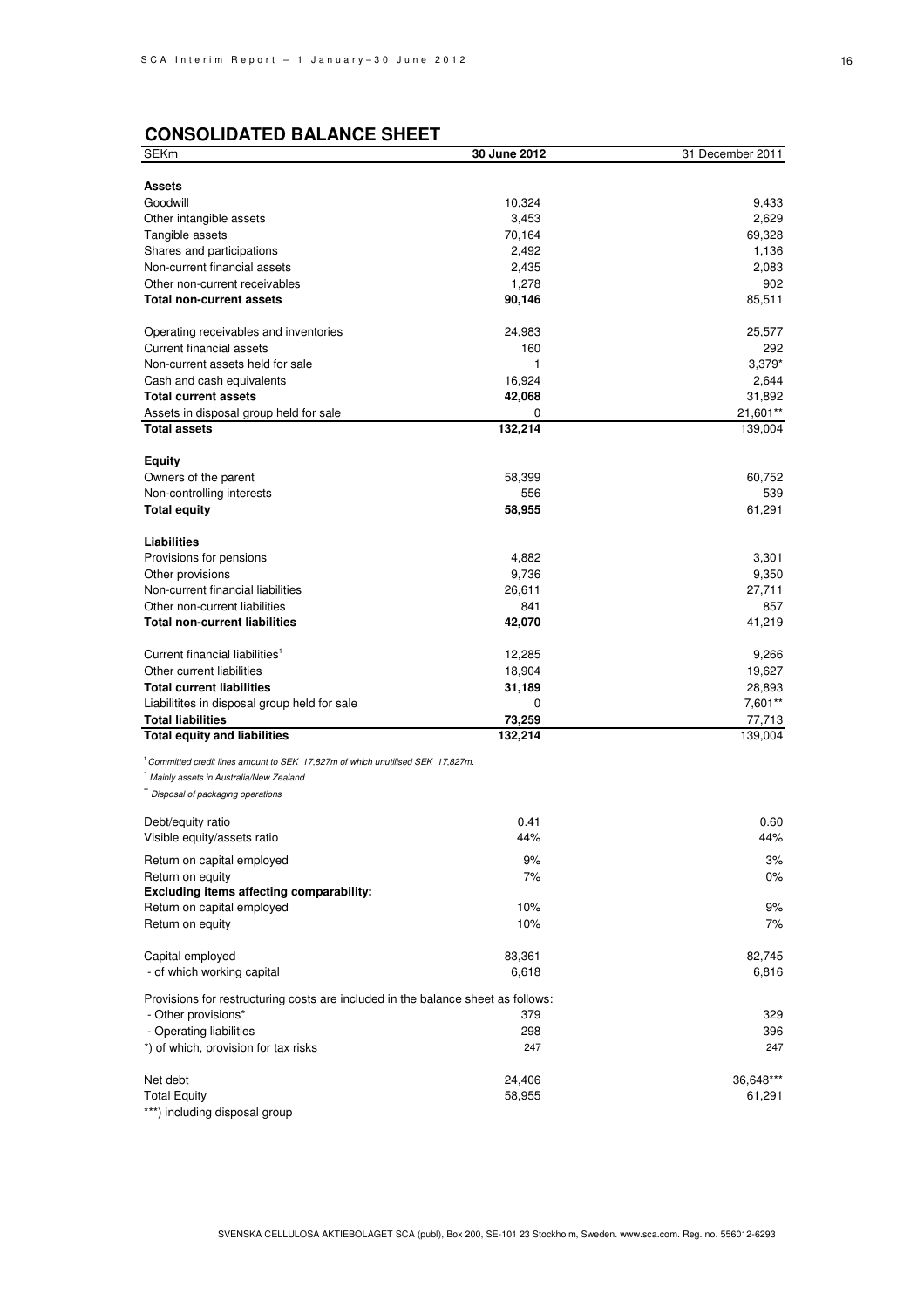### **NET SALES**

| <b>SEKm</b>            | 1206     | 106      | 2012:2   | 2012:1   | 2011:4   | 2011:3   | 2011:2   | 2011:1   |
|------------------------|----------|----------|----------|----------|----------|----------|----------|----------|
| Personal Care          | 12.771   | 11.936   | 6.530    | 6.241    | 6.529    | 6.310    | 6.116    | 5.820    |
| Tissue                 | 18.582   | 18.887   | 9.461    | 9.121    | 10.280   | 9.951    | 9.609    | 9.278    |
| <b>Forest Products</b> | 9.651    | 10.122   | 4.868    | 4.783    | 4.767    | 5.114    | 5.322    | 4.800    |
| Other                  | 798      | 978      | 418      | 380      | 393      | 510      | 510      | 468      |
| Intra-group deliveries | $-2.039$ | $-2.277$ | $-1.004$ | $-1.035$ | $-1.034$ | $-1.129$ | $-1.142$ | $-1.135$ |
| <b>Total net sales</b> | 39,763   | 39,646   | 20.273   | 19.490   | 20.935   | 20.756   | 20.415   | 19.231   |

### **OPERATING PROFIT**

| 1206   | 1106        | 2012:2 | 2012:1 | 2011:4   | 2011:3 | 2011:2      | 2011:1   |
|--------|-------------|--------|--------|----------|--------|-------------|----------|
| .449   | 1,165       | 781    | 668    | 792      | 688    | 582         | 583      |
| 1,946  | 1,295       | 1,021  | 925    | 1,046    | 809    | 668         | 627      |
| 764    | ,290        | 433    | 331    | 479      | 654    | 659         | 631      |
| $-220$ | $-173$      | $-130$ | -90    | $-178$   | $-129$ | -99         | $-74$    |
| 3.939  | 3,577       | 2,105  | 1,834  | 2,139    | 2.022  | 1,810       | 1,767    |
| $-647$ | -597        | $-316$ | $-331$ | $-367$   | $-361$ | $-283$      | $-314$   |
| 3.292  | 2.980       | 1.789  | 1,503  | 1.772    | .661   | 1,527       | 1,453    |
| -892   | $-712$      | $-479$ | $-413$ | $-480$   | $-443$ | $-366$      | $-346$   |
| 503    | 457         | 234    | 269    | 265      | 178    | 225         | 232      |
| 2.903  | 2.725       | 1,544  | 1,359  | 557, ا   | 0.396  | .386        | 1,339    |
| $-410$ | $\mathbf 0$ | $-260$ | $-150$ | $-5,287$ | $-152$ | $\mathbf 0$ | $\Omega$ |
| $-354$ | $\mathbf 0$ | $-226$ | $-128$ | $-4,959$ | $-112$ | $\mathbf 0$ | 0        |
|        |             |        |        |          |        |             |          |

### **OPERATING MARGIN**

| $\%$                   | 1206 | 1106 | 2012:2 | 2012:1 | 2011:4 | 2011:3 | 2011:2 | 2011:1 |
|------------------------|------|------|--------|--------|--------|--------|--------|--------|
| Personal Care          | 11.3 | 9.8  | 12.0   | 10.7   | 12.1   | 10.9   | 9.5    | 10.0   |
| Tissue                 | 10.5 | 6.9  | 10.8   | 10.1   | 10.2   | 8.1    | 7.0    | 6.8    |
| <b>Forest Products</b> | 7.9  | 12.7 | 8.9    | 6.9    | 10.0   | 12.8   | 12.4   | 13.1   |

### **CONSOLIDATED INCOME STATEMENT**

| <b>SEKm</b>                                   | 2012:2    | 2012:1    | 2011:4    | 2011:3    | 2011:2    |
|-----------------------------------------------|-----------|-----------|-----------|-----------|-----------|
| <b>Net sales</b>                              | 20,273    | 19.490    | 20,935    | 20,756    | 20,415    |
| Cost of goods sold                            | $-15.131$ | $-14.669$ | $-15.726$ | $-15,879$ | $-15,579$ |
| <b>Gross profit</b>                           | 5.142     | 4.821     | 5,209     | 4,877     | 4,836     |
| Sales, general and administration             | $-3.019$  | $-2,992$  | $-3,087$  | $-2,877$  | $-3,047$  |
| Items affecting comparability                 | $-260$    | $-150$    | $-5,287$  | $-152$    | $\Omega$  |
| Share in profits of associates                | $-18$     | 5         | 17        | 22        | 21        |
| <b>Operating profit</b>                       | 1.845     | 1,684     | $-3.148$  | 1,870     | 1,810     |
| Financial items                               | $-316$    | $-331$    | -367      | $-361$    | $-283$    |
| Profit before tax                             | 1,529     | 1.353     | $-3.515$  | 1.509     | 1,527     |
| Taxes                                         | $-445$    | $-391$    | $-152$    | $-403$    | $-366$    |
| Net profit for the period from disposal group | 234       | 269       | 265       | 178       | 225       |
| Net profit for the period                     | 1,318     | 1.231     | $-3.402$  | 1.284     | 1,386     |
|                                               |           |           |           |           |           |